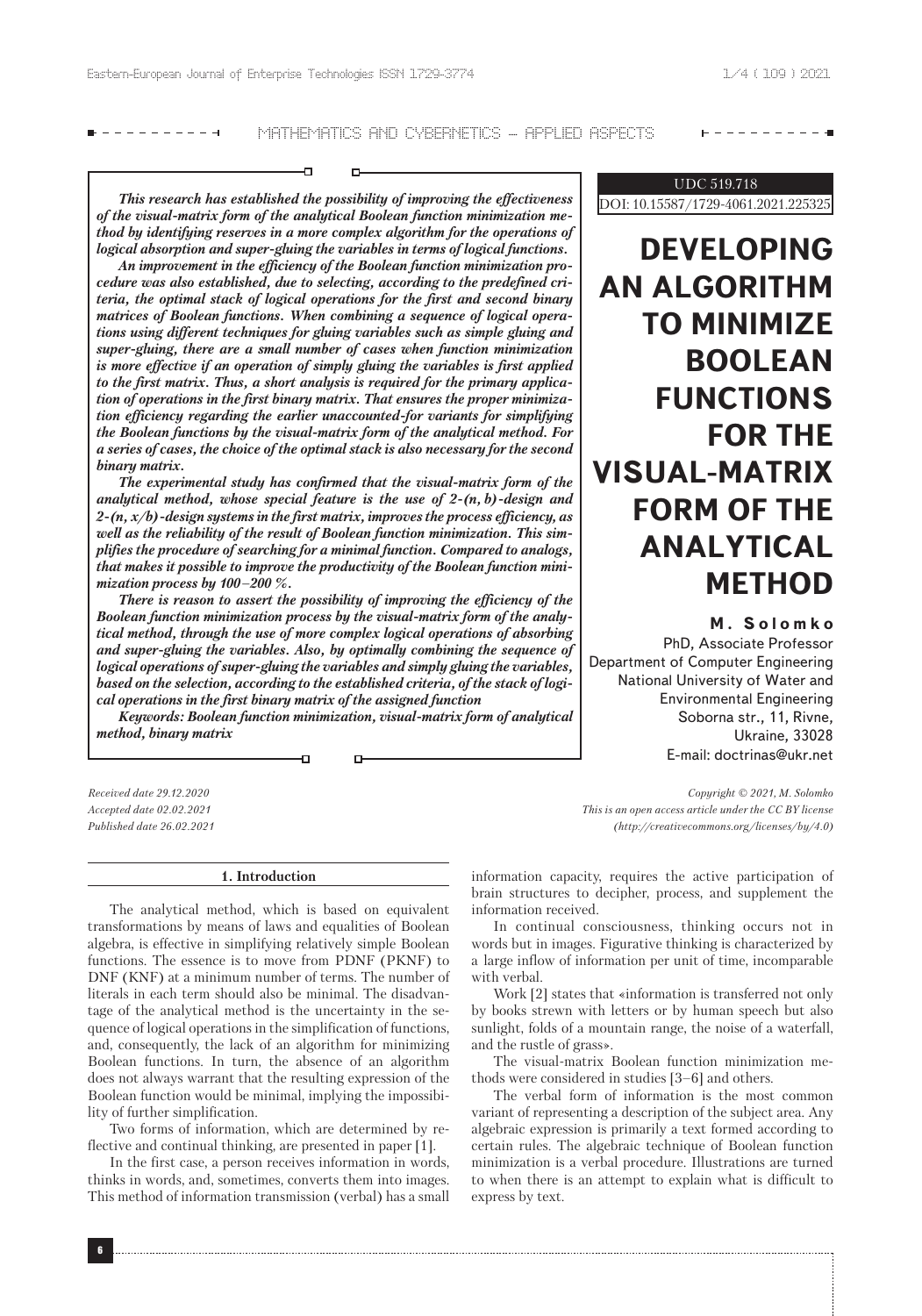An illustrative (figurative) description is visual, which makes it possible to simultaneously represent a system of relations among the individual variables of a task. A characteristic feature of an image is its semantic capacity, the ability to transmit a large amount of information with a small number of characters and, as a result, ensuring the implication of a significant part of this information [7].

Thus, the figurative form of information in the form of combinatorial objects should provide for a better chance to determine the algorithm of the analytical method of Boolean function minimization. Combinatorial objects, in this case, are the two-dimensional binary matrices and the presence in the structure of truth table of complete repeated 2-(*n*, *b*)-design, or incomplete  $2-(n, x/b)$ -design systems, as well as the combinatorial images themselves [8–10]. As a result, the verbal procedures of algebraic transformations are replaced by equivalent figurative transformations [8].

*Example* 1: It is required to minimize the function  $f(x_1, x_2, x_3, x_4)$  (1) [11] using the Blake-Poretsky method.

$$
f(x_1, x_2, x_3, x_4) = \overline{x_1 x_2} + x_2 \overline{x_3} x_4 + \overline{x_1} x_3 x_4 + x_2 x_3 x_4. \tag{1}
$$

The blake-Poretsky method is based on the use of a logical operation of the generalized gluing of variables:

$$
A \cdot x + B \cdot \overline{x} = A \cdot x + B \cdot \overline{x} + A \cdot B,
$$

which makes it possible to find a minimum function according to the arbitrary DNF of its representation. The second and fourth variables of the function  $f(x_1, x_2, x_3, x_4)$  (1) allow the generalized gluing for variable *x*3.

$$
x_2x_3x_4 + x_2x_3x_4 = x_2x_3x_4 + x_2x_3x_4 + x_2x_4.
$$

Obviously, no other variables of the function  $f(x_1, x_2, x_3, x_4)$  (1) permit the generalized gluing for other variables.

Upon completing the last generalized gluing, one obtains:

$$
f(x_1, x_2, x_3, x_4) = \overline{x_1}x_2 + x_2 \overline{x_3}x_4 + \overline{x_1}x_3x_4 + x_2x_3x_4 + x_2x_4.
$$

Following all absorptions, one obtains a minimum function:

$$
f(x_1, x_2, x_3, x_4) = \overline{x_1 x_2} + \overline{x_1} x_3 x_4 + x_2 x_4.
$$
 (2)

Further use of the generalized operations of gluing the variables and absorptions does not yield results.

Minimizing the function  $f(x_1, x_2, x_3, x_4)$  (1) [11] with equivalent figurative transformations takes the following form:

$$
f(x_1, x_2, x_3, x_4) = \begin{vmatrix} x_1 & x_2 & x_3 & x_4 \ 0 & 1 & & & \\ 0 & 1 & & & & \\ 0 & 0 & 1 & 1 & & \\ 0 & 1 & 1 & 1 & & \\ 0 & 1 & 1 & 1 & & \\ 0 & 1 & 1 & 1 & 1 \end{vmatrix} = \overline{x_1 x_2 + x_1 x_3 x_4 + x_2 x_4}.
$$

The minimum function, derived from the operation of simple gluing of variables, is:

$$
f(x_1, x_2, x_3, x_4) = x_1 x_2 + x_1 x_3 x_4 + x_2 x_4.
$$
 (3)

It is also possible to simplify function (1) by means of the operation of the generalized gluing of variables:

$$
f(x_1, x_2, x_3, x_4) = \begin{bmatrix} x_1 & x_2 & x_3 & x_4 \ 0 & 1 & & & \\ 0 & 1 & & & & \\ 0 & 0 & 1 & 1 & & \\ 0 & 0 & 1 & 1 & & 1 \\ 0 & 0 & 1 & 1 & & 1 \end{bmatrix} = \begin{bmatrix} 0 & 1 & & & \\ 0 & 1 & 0 & 1 & \\ 0 & 0 & 1 & 1 & \\ 1 & 1 & 1 & 1 & \\ 1 & 1 & 1 & 1 & \\ 1 & 1 & 1 & 1 & \\ 1 & 1 & 1 & 1 & \\ 1 & 1 & 1 & 1 & \\ 1 & 1 & 1 & 1 & \\ 1 & 1 & 1 & 1 & \\ 1 & 1 & 1 & 1 & \\ 1 & 1 & 1 & 1 & \\ 1 & 1 & 1 & 1 & \\ 1 & 1 & 1 & 1 & \\ 1 & 1 & 1 & 1 & \\ 1 & 1 & 1 & 1 & \\ 1 & 1 & 1 & 1 & \\ 1 & 1 & 1 & 1 & \\ 1 & 1 & 1 & 1 & \\ 1 & 1 & 1 & 1 & \\ 1 & 1 & 1 & 1 & \\ 1 & 1 & 1 & 1 & \\ 1 & 1 & 1 & 1 & \\ 1 & 1 & 1 & 1 & \\ 1 & 1 & 1 & 1 & \\ 1 & 1 & 1 & 1 & \\ 1 & 1 & 1 & 1 & \\ 1 & 1 & 1 & 1 & 1 \\ 1 & 1 & 1 & 1 & 1 \\ 1 & 1 & 1 & 1 & 1 & \\ 1 & 1 & 1 & 1 & 1 & \\ 1 & 1 & 1 & 1 & 1 & \\ 1 & 1 & 1 & 1 & 1 & \\ 1 & 1 & 1 & 1 & 1 & \\ 1 & 1 & 1 & 1 & 1 & \\ 1 & 1 & 1 & 1 & 1 & \\ 1 & 1 & 1 & 1 & 1 & \\ 1 & 1 & 1 & 1 & 1 & \\ 1 & 1 & 1 & 1 & 1 & \\ 1 & 1 & 1 & 1 & 1 & \\ 1 & 1 & 1 & 1 & 1 & \\ 1 & 1 & 1 & 1 & 1 & \\ 1 & 1 & 1 & 1 & 1 & \\ 1 & 1 & 1 & 1 & 1 & \\ 1 & 1 & 1 & 1 & 1 & \\ 1 & 1 & 1 &
$$

The alternation of zeros and unities in the third column of the first matrix is a hyper parament (more than a prerequisite) for the operation of generalized gluing, for variable *x*3. In the second matrix, the operation of the absorption of variables was carried out. The results of the minimization (2) and (3) coincide but the method of figurative transformations is a much simpler procedure for simplifying a function.

The visual-matrix technique of Boolean function minimization is, to some extent, a complete and independent method based on the use of some properties of the visual perception of information [3–6]. The most compact form of information representation, in this case, is a two-dimensional matrix. The order of the mutual arrangement of matrix elements, the same under an algebraic approach, plays an essential role in the visual perception of two-dimensional data. The potential possibilities of minimizing Boolean functions represented by the matrix are provided by the properties of frequency and symmetry of the image [3, 5]. Although visual-matrix methods became known in the late 1940s-early 1950s, the visual method, based on binary combinatoric systems with the repeated 2- $(n, b)$ -design, 2- $(n, x/b)$ -design, representing something separate from the frequency and symmetry of matrix image, the product of a specific assumption, was launched and has been developing since 2017 [8].

Paper [12] considers the consistent alternation of logical operations of super-gluing the variables (if such an operation is possible) and simple gluing of variables in the first matrix of the Boolean function, which ensures the efficiency of minimization and is the basis for the algorithmization of the analytical method. The authors demonstrated an example of minimizing the 4-bit Boolean function when the consistent use of these logical operations is not always optimal in terms of the procedure effectiveness.

The evolution of the analytical method of simplification of logical functions and its algorithmization is the result of continuous optimization, so it has remained relevant to undertake research aimed, in particular, at making an update to the minimization algorithm by the analytical method, considered in work [12]. That would render proper efficiency to the previously unaccounted-for variants for simplifying Boolean functions by the analytical method, in particular in the class of PDNF and PKNF representations, as well as make it possible to optimize the cost of technology of Boolean function minimization by the analytical method.

# **2. Literature review and problem statement**

A new method of minimizing logical functions at a relatively small number of variables is proposed in work [13].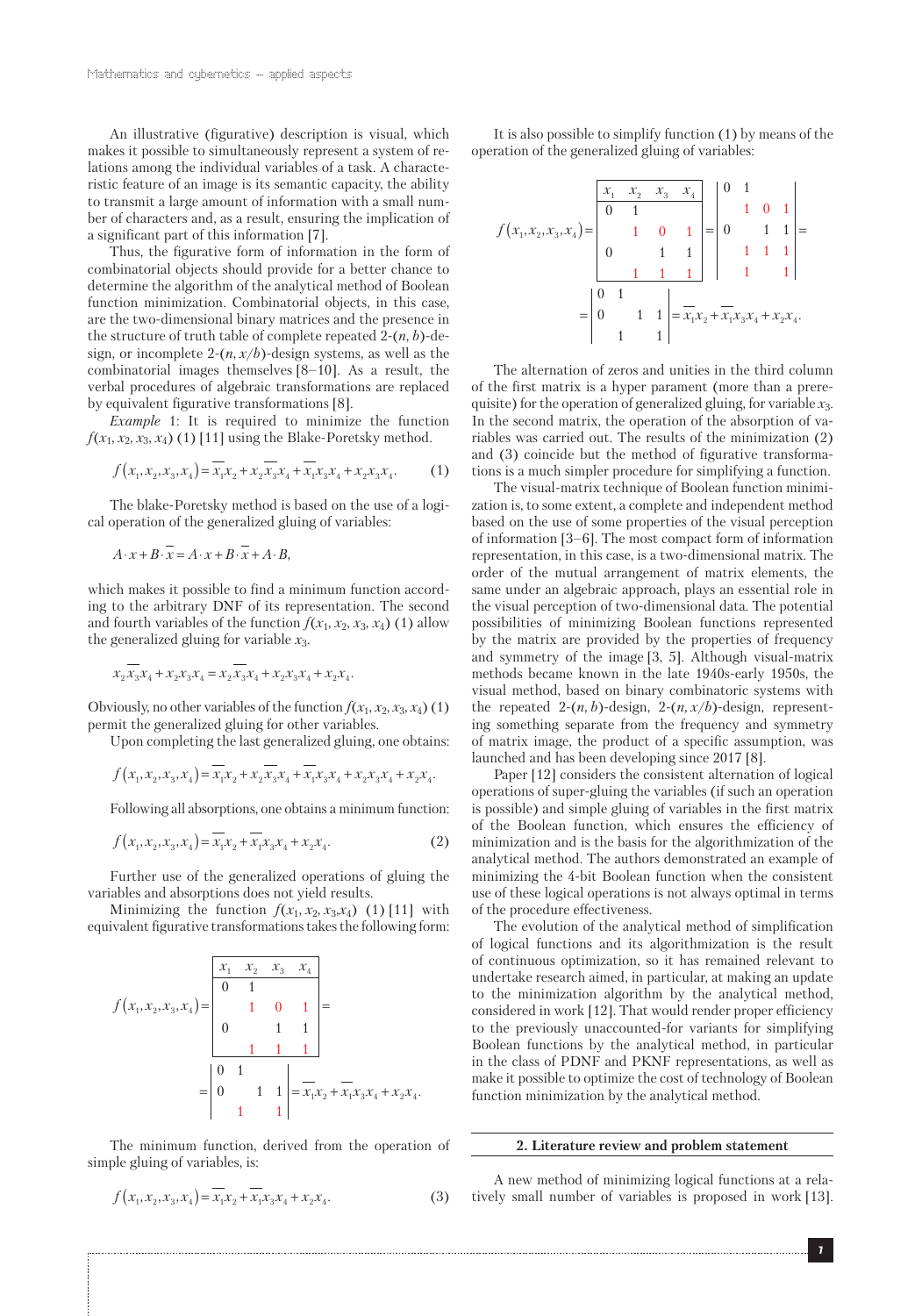The method implies the inclusion of the ordering of the optimal minterms of the logical function. The selected minterms and a minimization procedure ensure optimal coverage. This type of optimal arrangement helps the minimization algorithm quickly cover the necessary minterms, which reduces the complexity of the assigned functions in the end. The method is also designed and used to minimize complex Boolean functions. Comparative analysis showed that the proposed technique of including the procedure for organizing optimal minterms makes it possible to obtain more accurate simplification results; it uses less time and memory compared to the ESPRESSO software. The practice of organizing optimal minterms to minimize Boolean functions is given.

Approximate synthesis is a recent trend of logical synthesis when some results of the logical specification change within the permissible error of the assigned application in order to reduce complexity and accelerate the implementation of the final digital component; it was considered in paper [14]. The task of synthesis is solved by using the permissible flexibility of technology to maximize the regularity of the assigned Boolean functions. In particular, the authors consider two types of regularity: symmetry and D-contractility. Two algorithms are implemented in order to find, respectively, symmetrical and D-contracted approximation of the assigned function, within the permissible error, if possible. When pointing to symmetry, the technology characterizes and computes the nearest symmetrical approximation. The authors presented a polynomial heuristic algorithm to calculate the D-approximation of the incompletely assigned Boolean function according to the bitmap error metric. Experimental results on the classical and new standards confirm the effectiveness of the proposed approaches.

The issue of covering the logical structure and minimizing PLA is considered in paper [15]. The issue of minimal coverage is resolved by using the so-called implicit enumeration method. The specified method in paper [15] is a modification of the Quine-McClusky method, adapted for computer processing. The method has extensions that use some new properties of minimal coverage algorithms to speed up the procedure. To solve large-scale problems, a heuristic algorithm is presented. Its application to minimize programmable logical arrays (PLA) is shown as an example. The authors discuss the computational experience presented to confirm the improvement of the tasks of minimal coverage by the implicit enumeration method.

The software implementation of the Quine-McClusky method for minimizing Boolean expressions is considered in paper [16]. The Quine-McCluskey (QM) method is one of the most powerful techniques for simplifying Boolean expressions. Compared to other methods, the QM method can handle logical functions with a larger number of variables. In addition, the QM method is easier to implement in computer programs, which makes it an effective technique. For the QM algorithm of Boolean function minimization, the C-language code is presented.

A new fast method for minimizing Boolean functions is reported in work [17]. The method employs neural networks (FNN) implemented in the frequency domain. The network is entrusted with the execution of cross-correlation in the frequency domain. It was proven by calculations and confirmed in practice that the number of computation stages required for FNN networks is less than is necessary for standard neural networks (CNN). Modeling results using MATLAB confirm theoretical calculations.

Advanced QMC algorithm (*e*QMC), which improves the productivity of the Boolean function minimization process by the Quine-McClusky method, is described in work [18]. The authors demonstrated the increased speed and performance of the computer's memory operation by simulating the process of Boolean function minimization.

Over the past few decades, much effort has been made in the field of QCA methodology to develop effective algorithms for minimizing Boolean functions in order to obtain an accurate, and most importantly, a complete list of minimal simple implicants. As the complexity of the method increases exponentially with each new state, the required computer memory is past the current computer resources and the polynomial time required to solve this problem. Article [19] presents a new alternative to existing non-polynomial attempts that fully solves the memory issue. Previous tests show that the problem is resolved hundreds of times faster compared to the *e*QMC method. Although speed is not a big issue at the moment (the *e*QMC algorithm is fast enough for simple data), it may prove important when further developing to all possible time orders or searching for configurations in the panel data over time, combined with/or automatic detection of complex facts of the procedure, etc.

The considered literary sources [13–19] mainly report complex algorithms for minimizing Boolean functions based on the Quine-McClusky method, its modifications, and cubic technique. Compensation for the complexity of the search for the optimal function for such algorithms may be an approximate synthesis – the tendency of logical synthesis when some results of the logical specification change within the permissible optimality of the digital circuit being designed. A regular technological point for such algorithms is the comparison of the result with the result of minimization by the heuristic ESPRESSO algorithm. Although ESPRESSO does not warrant that the result of minimization would be a global minimum, in practice it is very close, and, at the same time, the solution is always devoid of redundancy [20].

The visual-matrix form of the analytical method, based on the binary combinatorial systems with the repeated 2-(*n*, *b*)-design, 2-(*n, x/b*)-design, as somewhat separate from the complex Quine-McClusky algorithms and cubic technique, does not imply an approximate minimization result and does not exclude the manual method of Boolean function minimization. Algorithms for automating the procedure of simplification of logical functions by the analytical method are presented in [12].

Thus, the complex Quine-McClusky algorithms, their modifications, cubic technique, software tools developed for them, covering the general procedure for minimizing logical functions [13–19], and the visual-matrix form of the analytical method, follow different approaches (principles of minimization). Therefore, they imply different prospects regarding the possibility of algorithmic minimization of logical functions.

Such components of the technology as «approximate synthesis», «heuristic algorithm», «adaptation to computer processing» are technological tools for current practice, which is changing. This is the reason to believe that the software and technological base, represented by the Quine-McClusky algorithms, their modifications, and cubic technique [13–19], is insufficient (in a state of change) for theoretical research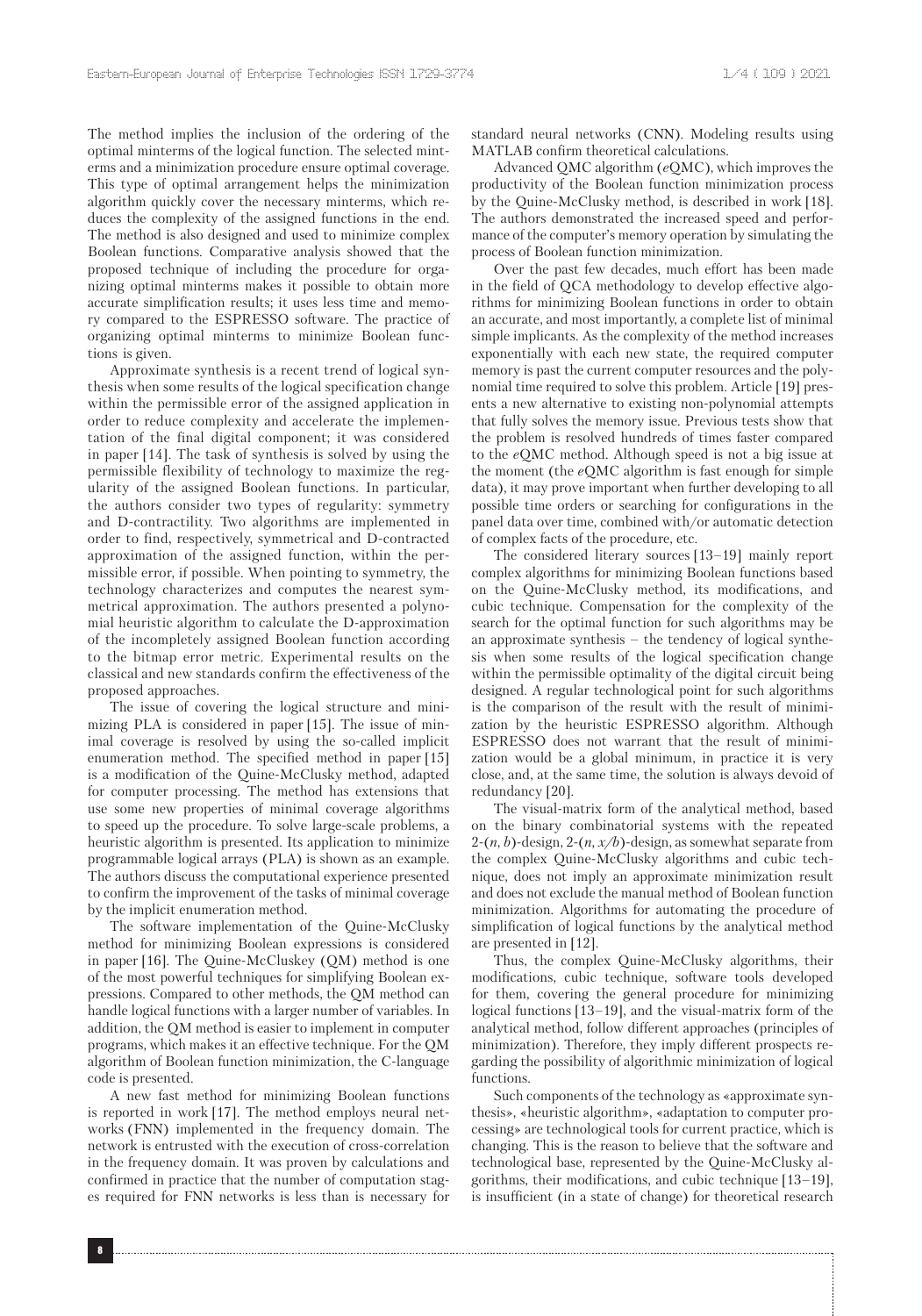on the optimal Boolean function minimization. That necessitates research into the visual-matrix form of the analytical method of minimizing logical functions. In particular, the peculiarities of relatively complex algorithms for logical operations of absorption and super-gluing the variables, a stack of logical operations for the first binary matrix of the assigned function, techniques for the simplification of the general form by using Boolean functions.

In applied terms, this approach would expand the capabilities of technology in designing digital components. Although the Quine-McClusky algorithm is well suited for software implementation, the result is still inefficient in terms of computing time and memory usage. The addition of a variable to a function roughly doubles both, since the size of the truth table increases exponentially with the growth of the number of variables [20]. With an increase in the bit size of Boolean functions, the data array, not suitable for simplification, increases, while the 2- $(n, b)$ -design, 2- $(n, x/b)$ -design systems in the binary configuration of the function are placed less frequently (example 12). The greater the bit size of logical functions, the lower the efficiency of the Quine-Mc-Clusky algorithm. In turn, the visual-matrix procedure primarily finds the  $2-(n, b)$ -design,  $2-(n, x/b)$ -design systems, followed by the minimization. Therefore, with an increase in the bit size of logical functions, the effectiveness of the visual-matrix procedure does not decrease.

### **3. The aim and objectives of the study**

The purpose of this study is to establish an updated procedure for alternating the protocols of equivalent transformations for the first and second matrices of the assigned logical function, compared to what was considered in [12]. This would make it possible to define the new standard of the procedure, which could ensure proper efficiency for the previously unaccounted-for variants for simplifying Boolean functions by analytical method, specifically in the class of PDNF and PKNF representations.

To accomplish the aim, the following tasks have been set:

– to establish patterns in using the logical operations of absorption and super-gluing the variables to minimize Boolean functions by the analytical method;

– to determine the stack of logical operations under the analytical method for minimizing the assigned logical function within the first and second matrices;

– to analyze methods of simplifying the Boolean functions of the general form;

– to demonstrate examples of Boolean function minimization in order to assess the effectiveness of the visualmatrix form of the analytical method at minimizing logical functions.

# **4. Features in using the logical operations of absorption and super-gluing the variables**

Logical operations with variables on the binary and algebraic function structures, to a certain extent, would be highlighted in color. That could provide better didactics of the method.

For the analytical method of Boolean function minimization, the absorption of variables with duplication of elementary conjunctions may take the following form:



Duplication of the constituents followed by the logical operation of the simple gluing of variables may take, for example, the following form:

$$
\begin{vmatrix} 0 & 0 \\ 0 & 1 & 1 \\ 1 & 0 & 0 \\ 1 & 1 & 1 \end{vmatrix} = \begin{vmatrix} 0 & 0 & 0 \\ 0 & 1 & 0 \\ 0 & 1 & 1 \\ 1 & 0 & 0 \\ 1 & 1 & 1 \end{vmatrix} = \begin{vmatrix} 0 & 1 \\ 0 & 0 \\ 1 & 1 \end{vmatrix}.
$$
 (4)

It is possible to derive another minimal expression when duplicating the constituent for the lower row of the first binary matrix (4).

Duplication of the constituents followed by the operation of super-gluing the variables may take, for example, the following form:

|                |              |                  |                  |                  |                |     | $\mathbf{1}$ | $\mathbf{1}$ | $\theta$         |                  | $\mathbf{1}$     | $\mathbf{0}$   |  |     |
|----------------|--------------|------------------|------------------|------------------|----------------|-----|--------------|--------------|------------------|------------------|------------------|----------------|--|-----|
| $\mathbf{1}$   | $\mathbf{1}$ | $\boldsymbol{0}$ |                  | $\mathbf{1}$     | 0 <sup>1</sup> |     | $\mathbf{1}$ | $\mathbf{1}$ | 1                |                  | $\boldsymbol{0}$ | $\bf{0}$       |  |     |
| $\mathbf{1}$   | $\mathbf{1}$ | $\mathbf{1}$     |                  | $\boldsymbol{0}$ | 0              |     | $\mathbf{1}$ | $\mathbf 1$  | $\boldsymbol{0}$ | $\mathbf{1}$     | $\boldsymbol{0}$ | $\overline{0}$ |  |     |
| $\overline{1}$ | $\mathbf{1}$ | $\bf{0}$         | $\mathbf{1}$     | $\boldsymbol{0}$ | $\mathbf{0}$   |     | $\mathbf{1}$ | $\mathbf{1}$ | $\boldsymbol{0}$ | $\mathbf{1}$     | $\boldsymbol{0}$ | $\mathbf{1}$   |  |     |
| $\mathbf{1}$   | $\mathbf{1}$ | $\boldsymbol{0}$ | $\mathbf{1}$     | $\boldsymbol{0}$ | $\mathbf{1}$   |     | $\mathbf{1}$ | $\mathbf{1}$ | $\mathbf{0}$     | $\mathbf{1}$     | $\mathbf{1}$     | $\mathbf{1}$   |  |     |
| $\mathbf{1}$   | $\mathbf{1}$ | $\boldsymbol{0}$ | $\mathbf{1}$     | $\mathbf{1}$     | $\mathbf{1}$   | $=$ | $\mathbf 1$  | $\mathbf{1}$ | $\mathbf{0}$     | $\mathbf{1}$     | $\mathbf{1}$     | $\mathbf{0}$   |  |     |
| $\mathbf{1}$   | $\mathbf{1}$ | $\mathbf{1}$     | $\boldsymbol{0}$ | $\bf{0}$         | 1              |     | $\mathbf{1}$ | $\mathbf{1}$ | $\mathbf{1}$     | $\bf{0}$         | $\bf{0}$         | $\mathbf{1}$   |  |     |
| $\mathbf{1}$   | $\mathbf{1}$ | $\mathbf{1}$     | $\boldsymbol{0}$ | $\mathbf{1}$     | $\bf{0}$       |     | $\mathbf{1}$ | $\mathbf{1}$ | $\mathbf{1}$     | $\boldsymbol{0}$ | $\mathbf{1}$     | $\bf{0}$       |  |     |
| $\mathbf{1}$   | $\mathbf{1}$ | $\mathbf{1}$     | $\bf{0}$         | $\mathbf{1}$     | $\mathbf{1}$   |     | $\mathbf{1}$ | $\mathbf{1}$ | $\mathbf{1}$     | $\bf{0}$         | $\mathbf{1}$     | $\mathbf{1}$   |  |     |
|                |              |                  |                  |                  |                |     | $\mathbf{1}$ | $\mathbf{1}$ | $\mathbf{1}$     | $\boldsymbol{0}$ | $\boldsymbol{0}$ | $\overline{0}$ |  |     |
| $\mathbf{1}$   | $\mathbf{1}$ | $\theta$         |                  | 1                | 0              |     |              |              |                  |                  |                  |                |  |     |
| $\mathbf{1}$   | $\mathbf{1}$ | 1                |                  | $\boldsymbol{0}$ | 0              |     |              |              |                  |                  |                  |                |  |     |
| $\mathbf{1}$   | $\mathbf{1}$ | $\boldsymbol{0}$ | $\mathbf 1$      |                  |                |     |              |              |                  |                  |                  |                |  | (5) |
| 1              | 1            | 1                | 0                |                  |                |     |              |              |                  |                  |                  |                |  |     |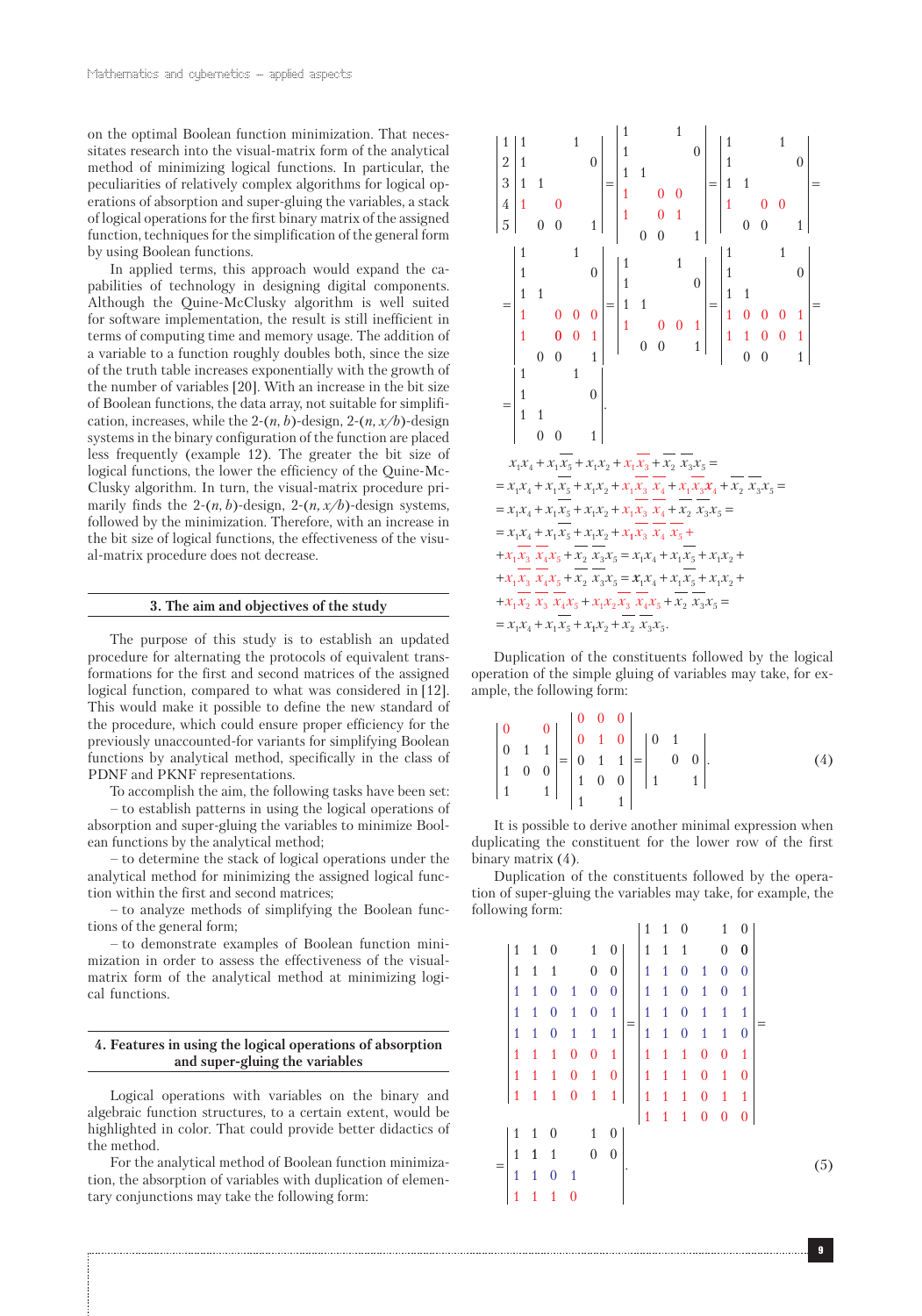$$
x_{1}x_{2}\overline{x_{3}}x_{5}\overline{x_{6}} + x_{1}x_{2}x_{3}\overline{x_{5}}\overline{x_{6}} + x_{1}x_{2}\overline{x_{3}}x_{4}\overline{x_{5}}\overline{x_{6}} +
$$
  
+ $x_{1}x_{2}\overline{x_{3}}x_{4}\overline{x_{5}}x_{6} + x_{1}x_{2}\overline{x_{3}}x_{4}x_{5}x_{6} +$   
+ $x_{1}x_{2}x_{3}\overline{x_{4}}\overline{x_{5}}x_{6} + x_{1}x_{2}\overline{x_{3}}x_{4}\overline{x_{5}}x_{6} +$   
+ $x_{1}x_{2}x_{3}\overline{x_{4}}x_{5}x_{6} + x_{1}x_{2}x_{3}\overline{x_{4}}x_{5}\overline{x_{6}} +$   
+ $x_{1}x_{2}x_{3}\overline{x_{4}}x_{5}x_{6} = x_{1}x_{2}\overline{x_{3}}x_{3}\overline{x_{4}}\overline{x_{5}}x_{6} + x_{1}x_{2}x_{3}\overline{x_{4}}\overline{x_{5}}x_{6} +$   
+ $x_{1}x_{2}\overline{x_{3}}x_{4}\overline{x_{5}}\overline{x_{6}} + x_{1}x_{2}\overline{x_{3}}x_{4}\overline{x_{5}}x_{6} + x_{1}x_{2}\overline{x_{3}}x_{4}x_{5}x_{6} +$   
+ $x_{1}x_{2}\overline{x_{3}}x_{4}x_{5}\overline{x_{6}} + x_{1}x_{2}x_{3}\overline{x_{4}}\overline{x_{5}}x_{6} + x_{1}x_{2}x_{3}\overline{x_{4}}x_{5}\overline{x_{6}} +$   
+ $x_{1}x_{2}x_{3}\overline{x_{4}}x_{5}x_{6} + x_{1}x_{2}x_{3}\overline{x_{4}}\overline{x_{5}}\overline{x_{6}} = x_{1}x_{2}\overline{x_{3}}x_{3}\overline{x_{6}} +$   
+ $x_{1}x_{2}x_{3}\overline{x_{5}}\overline{x_{6}} + x_{1}x_{2}\overline{x_{3}}x_{4}\overline{x_{5}}\overline{x_{6}} + x_{5}x_{6} + x_{5}x_{6} + x_{5}x_{6} + x_{5}x_{6}$ <

The results of the matrix (5) and algebraic (6) techniques of minimizing a logical expression coincide.

The reported relatively more complex algorithms for the application of logical operations of absorption and supergluing of variables expand the variants for their use, which improves the efficiency of the Boolean function minimization procedure by the analytical method.

# **5. A stack of logical operations in the first and second binary matrices of the analytical method**

The effectiveness of minimizing Boolean functions by the analytical method depends on combining a sequence of logical operations involving different techniques for gluing the variables – simple gluing and super-gluing in the first matrix, and, in some cases, in the second binary matrix as well. To evaluate the result of transformations in the first matrix, based on the selected stack (list) of logical operations, one can set the criterion for the effectiveness of the conversion of logical expressions. One can evaluate the result of the transformation of the first matrix by the number of remaining terms. With an equal number of terms, the criterion can be the number of literals. With equality of the number of terms and literals, the criterion may be the number of inverted variables.

*Example* 2: It is required to select the optimal stack of logical operations in the first matrix of the 4-variable Boolean function from eight sets represented in PDNF.

*The first stack* of logical operations: simple gluing of variables.

|  | $\begin{array}{ccc ccc}\n0 & 0 & 1 & 1 \\ 0 & 1 & 0 & 1\n\end{array}$                                |              |                |              |             |                  |                |
|--|------------------------------------------------------------------------------------------------------|--------------|----------------|--------------|-------------|------------------|----------------|
|  |                                                                                                      |              |                |              |             | $0 \quad 1$      | $\overline{1}$ |
|  | $\begin{array}{cccccc} 1 & 0 & 0 & 0 \\ 1 & 0 & 0 & 1 \\ 1 & 0 & 1 & 1 \\ 1 & 1 & 0 & 1 \end{array}$ |              |                |              | $\,1\,$     | $\boldsymbol{0}$ | $\overline{1}$ |
|  |                                                                                                      |              | $\overline{1}$ |              | $0 \quad 0$ |                  |                |
|  |                                                                                                      |              |                | $\mathbf{1}$ |             | $\overline{1}$   |                |
|  | $1 \quad 1$                                                                                          | $\mathbf{1}$ | $\overline{0}$ |              |             |                  |                |
|  | $\mathbf{1}$                                                                                         |              |                |              |             |                  |                |

*The second stack* of logical operations: super-gluing the variables.

$$
\begin{vmatrix}\n0 & 0 & 1 & 1 \\
0 & 1 & 0 & 1 \\
1 & 0 & 0 & 0 \\
1 & 0 & 1 & 1 \\
1 & 0 & 1 & 1 \\
1 & 1 & 0 & 1 \\
1 & 1 & 1 & 0\n\end{vmatrix} = \begin{vmatrix}\n0 & 0 & 1 & 1 \\
0 & 1 & 0 & 1 \\
1 & 0 & 0 & 0 \\
1 & 1 & 1 & 1 \\
1 & 1 & 1 & 0\n\end{vmatrix} = \begin{vmatrix}\n0 & 1 & 1 \\
1 & 0 & 1 \\
1 & 0 & 0 \\
1 & 1 & 1 \\
1 & 1 & 1\n\end{vmatrix} = \begin{vmatrix}\n0 & 1 & 1 \\
1 & 0 & 0 \\
1 & 1 & 1 \\
1 & 1 & 1\n\end{vmatrix} = \begin{vmatrix}\n0 & 1 & 1 \\
1 & 0 & 1 \\
1 & 0 & 1 \\
1 & 1 & 1\n\end{vmatrix}
$$

Two stacks of logical operations yield the same result of minimizing the Boolean function. However, the conversion of the first stack results in four terms (rewritten in the second matrix), and the conversion of the second stack results in five terms. Therefore, the optimal conversion, according to the criterion, is the conversion based on the first stack of logical operations.

The considered binary configuration of the Boolean function is a rare case when logical operations of simple gluing of variables are optimal to minimize the function. In most cases, optimal transformations in the first matrix are carried out through the operation of super-gluing the variables [12].

*Example* 3: It is required to minimize the logical function  $F(x_1, x_2, x_3, x_4)$  by the analytical method, which is given in the canonical form [13]:

$$
F = \Sigma (4, 7, 9, 10, 12, 13, 14, 15). \tag{7}
$$

*Note*: the values in  $\Sigma$  are the minterms for the rows of the truth table when the function  $F(x_1, x_2, x_3, x_4)$  returns  $\le 1$  at the output.

After analyzing the binary configuration of the function  $F(x_1, x_2, x_3, x_4)$  (7) truth table (7), it is concluded that the optimal stack of logical operations for equivalent transformations in the first matrix is operations of the simple gluing of variables. Then the simplification of the function  $F(x_1, x_2, x_3, x_4)$  (7) [13] by the analytic method takes the following optimal form:

$$
F(x_1, x_2, x_3, x_4) =
$$
\n
$$
\begin{vmatrix}\n4 & 0 & 1 & 0 & 0 \\
7 & 0 & 1 & 1 & 1 \\
9 & 1 & 0 & 0 & 1 \\
10 & 1 & 0 & 1 & 0 \\
12 & 1 & 1 & 0 & 0 \\
13 & 1 & 1 & 0 & 1 \\
14 & 1 & 1 & 1 & 0 \\
15 & 1 & 1 & 1 & 1\n\end{vmatrix} = \begin{vmatrix}\n1 & 0 & 0 \\
1 & 1 & 1 \\
1 & 0 & 1 \\
1 & 1 & 1 & 0 \\
1 & 1 & 1 & 0\n\end{vmatrix} =
$$
\n
$$
= x_2 \overline{x_3} \overline{x_4} + x_2 x_3 x_4 + x_1 \overline{x_3} x_4 + x_1 \overline{x_3} x_4
$$
\n(8)

The result of minimizing (8) the function  $F(x_1, x_2, x_3, x_4)$  (7) coincides with the result of minimizing when using the method of the optimal ordering of minterms [13] but the minimization procedure involving the analytical method is simpler.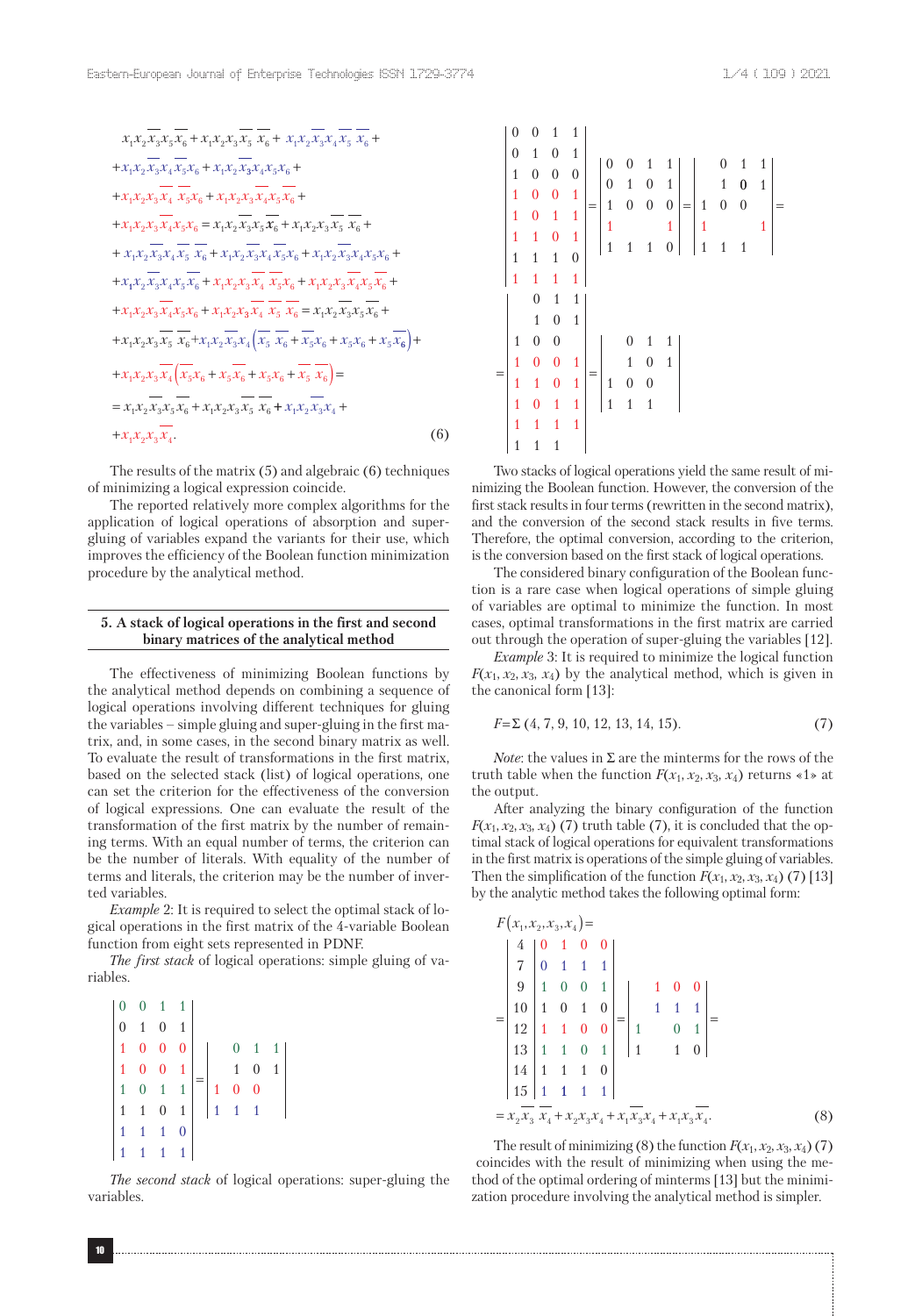*Example* 4: It is required to choose the optimal stack of logical operations to simplify the Boolean function  $F(x_1, x_2, x_3)$  [21], represented in the algebraic form.

$$
f(x_1, x_2, x_3) = \overline{x_1} \overline{x_2} \overline{x_3} + x_1 \overline{x_2} \overline{x_3} + \overline{x_1} x_2 \overline{x_3} + + x_1 \overline{x_2} x_3 + \overline{x_1} x_2 x_3 + x_1 x_2 x_3.
$$
 (9)

Solution:

To simplify  $f(x_1, x_2, x_3)$  (9), apply the duplication of the constituents followed by the operation of the simple gluing of variables (p. 4):

$$
f(x_1, x_2, x_3) = \begin{vmatrix} 0 & 0 & 0 & 0 \\ 1 & 0 & 0 & 0 \\ 0 & 1 & 0 & 0 \\ 1 & 0 & 1 & 0 \\ 0 & 1 & 1 & 1 \\ 1 & 1 & 1 & 1 \end{vmatrix} = \begin{vmatrix} 0 & 0 & 0 \\ 0 & 1 & 0 \\ 1 & 0 & 0 \\ 1 & 0 & 1 \\ 1 & 1 & 1 \end{vmatrix} = \begin{vmatrix} 0 & 0 \\ 0 & 1 & 1 \\ 1 & 0 & 0 \\ 1 & 1 & 1 \end{vmatrix} = \begin{vmatrix} 0 & 0 & 0 \\ 0 & 1 & 1 \\ 1 & 0 & 1 \\ 1 & 1 & 1 \end{vmatrix}
$$

$$
= \begin{vmatrix} 0 & 0 & 0 \\ 0 & 1 & 1 \\ 1 & 0 & 0 \\ 1 & 0 & 0 \\ 1 & 1 & 1 \end{vmatrix} = \begin{vmatrix} 0 & 1 & 0 \\ 0 & 0 & 1 \\ 1 & 1 & 1 \end{vmatrix}.
$$
(10)

Sets of variables in the first matrix (10) are recorded in lexicographic order. Such arrangement should always be done when using the visual-matrix form of the analytical method. The result of ordering is rewritten to the second matrix (10). In the second matrix (10), implement two operations of the simple gluing of variables, after which the result of gluing the variables is rewritten to the third matrix (10). Next, apply the duplication of the constituents (highlighted in red). In the fourth matrix, perform two operations of the simple gluing of variables. The result is the following minimum function:

$$
f(x_1, x_2, x_3) = \overline{x_1 x_2} + \overline{x_2} \overline{x_3} + x_1 x_3.
$$
 (11)

The result of minimizing (11) the function  $F(x_1, x_2, x_3)$  (9) coincides with the result of minimization when using a distance matrix [21]. For the example in question, the procedure for minimizing via the analytical method is simpler.

*Example* 5: It is required to choose the optimal stack of logical operations for equivalent transformations in the first and second binary matrices of the Boolean function *F*( $x_1, x_2, x_3, x_4, x_5$ ) (Fig. 1) [12], represented in PDNF.

The effectiveness of minimizing the function  $F(x_1, x_2, x_3)$ ,  $x_4, x_5$ ) (Fig. 1) is based on the primary application of the logical operation of super-gluing the variables in the first matrix. Super-gluing the variables is possible for blocks: 1, 3, 5, 7 (highlighted in green), 4, 12, 20, 28 (highlighted in red), 14, 15, 30, 31 (highlighted in blue). These blocks are a complete binary combinatory system with the repeated 2-(2, 4)-design [9]. The logical operation of the simple gluing of variables is not used in the first matrix. The result of minimization in the first matrix by means of the logical operations of super-gluing the variables is rewritten to the second matrix.

Minimization of the function in the second matrix is also carried out by means of super-gluing the variables, however, to form the 2-(2, 4)-design systems, duplication of the corresponding constituents (p. 4) must be applied. The result of duplicating the constituents is rewritten to the third matrix. Further, the minimization of the function is carried out by simply gluing the variables, duplicating the elementary conjunctions, and variable absorption operations.

The result of minimizing the function  $F(x_1, x_2, x_3, x_4, x_5)$ (Fig. 1) coincides with the result of minimizing in [12]. In each case, the minimization of the function  $F(x_1, x_2, x_3, x_4, x_5)$ (Fig. 1) is carried out efficiently, although the minimization procedures use different protocols.

When combining a sequence of logical operations using different techniques of gluing the variables such as simple gluing and super-gluing, there are a small number of cases when the minimization of the function is more effective if the operation of simply gluing the variables is first applied in the first matrix [12].

|                                                      |  | 1   0 0 0 0 1           |  |  |  |  |  |  |  |  |  |  |  |  |  |  |  |  |  |  |  |  |  |  |
|------------------------------------------------------|--|-------------------------|--|--|--|--|--|--|--|--|--|--|--|--|--|--|--|--|--|--|--|--|--|--|
|                                                      |  | 2   0 0 0 1 0           |  |  |  |  |  |  |  |  |  |  |  |  |  |  |  |  |  |  |  |  |  |  |
|                                                      |  | $3 \ 0 \ 0 \ 0 \ 1 \ 1$ |  |  |  |  |  |  |  |  |  |  |  |  |  |  |  |  |  |  |  |  |  |  |
| $4\ 0\ 0\ 1\ 0\ 0$                                   |  |                         |  |  |  |  |  |  |  |  |  |  |  |  |  |  |  |  |  |  |  |  |  |  |
|                                                      |  |                         |  |  |  |  |  |  |  |  |  |  |  |  |  |  |  |  |  |  |  |  |  |  |
|                                                      |  |                         |  |  |  |  |  |  |  |  |  |  |  |  |  |  |  |  |  |  |  |  |  |  |
|                                                      |  |                         |  |  |  |  |  |  |  |  |  |  |  |  |  |  |  |  |  |  |  |  |  |  |
|                                                      |  |                         |  |  |  |  |  |  |  |  |  |  |  |  |  |  |  |  |  |  |  |  |  |  |
|                                                      |  |                         |  |  |  |  |  |  |  |  |  |  |  |  |  |  |  |  |  |  |  |  |  |  |
|                                                      |  |                         |  |  |  |  |  |  |  |  |  |  |  |  |  |  |  |  |  |  |  |  |  |  |
|                                                      |  |                         |  |  |  |  |  |  |  |  |  |  |  |  |  |  |  |  |  |  |  |  |  |  |
|                                                      |  |                         |  |  |  |  |  |  |  |  |  |  |  |  |  |  |  |  |  |  |  |  |  |  |
|                                                      |  |                         |  |  |  |  |  |  |  |  |  |  |  |  |  |  |  |  |  |  |  |  |  |  |
|                                                      |  |                         |  |  |  |  |  |  |  |  |  |  |  |  |  |  |  |  |  |  |  |  |  |  |
|                                                      |  |                         |  |  |  |  |  |  |  |  |  |  |  |  |  |  |  |  |  |  |  |  |  |  |
|                                                      |  |                         |  |  |  |  |  |  |  |  |  |  |  |  |  |  |  |  |  |  |  |  |  |  |
|                                                      |  |                         |  |  |  |  |  |  |  |  |  |  |  |  |  |  |  |  |  |  |  |  |  |  |
| $26 \begin{vmatrix} 1 & 1 & 0 & 1 & 0 \end{vmatrix}$ |  |                         |  |  |  |  |  |  |  |  |  |  |  |  |  |  |  |  |  |  |  |  |  |  |
| $28$ 1 1 1 0 0                                       |  |                         |  |  |  |  |  |  |  |  |  |  |  |  |  |  |  |  |  |  |  |  |  |  |
| $30 \mid 1 \mid 1 \mid 1 \mid 0$                     |  |                         |  |  |  |  |  |  |  |  |  |  |  |  |  |  |  |  |  |  |  |  |  |  |
| $31 \mid 1 \mid 1 \mid 1 \mid 1 \mid$                |  |                         |  |  |  |  |  |  |  |  |  |  |  |  |  |  |  |  |  |  |  |  |  |  |

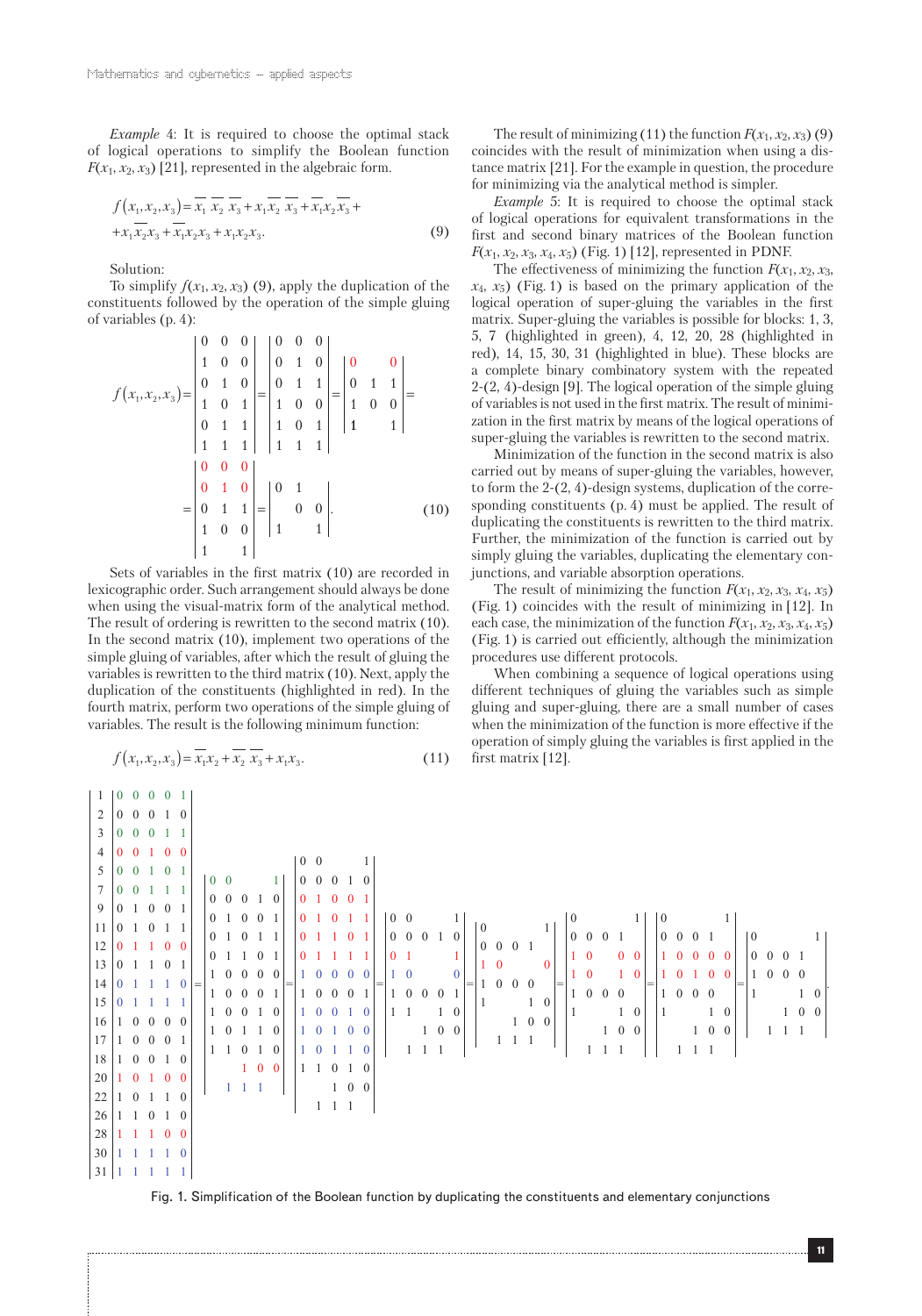Thus, a short analysis is required for the priority application of operations in the first binary matrix (to establish the optimal stack of logical operations). That ensures proper minimization efficiency for the earlier unaccounted-for variants of simplifying Boolean functions by the visual-matrix form of the analytical method [12]. For a series of cases, the choice of the optimal stack is also necessary for calculations in the second binary matrix.

## **6. Analysis of methods for simplifying a Boolean function of the general form**

The equivalent transformations of the first matrix convert the PDNF of the assigned function into an arbitrary DNF. Effective simplification of the arbitrary DNF of the Boolean function is carried out with the help of logical operations discussed in p. 4, 5. It is possible that arbitrary DNF can be simplified by decoupling the parallel conjunct terms [22]. The function's DNF, in particular, is simplified using the Blake-Poretsky method [23].

*Example* 6: It is required to find the minimum algebraic form of the Boolean function  $f(a, b, c, d, e)$  (12) [3, 24].

$$
f(a,b,c,d,e) = ab + a\overline{c}d + bc + bde + \overline{a}de + \overline{c}de.
$$
 (12)

Solution:

$$
f(a,b,c,d,e) = \begin{vmatrix} 1 & 1 & 1 \\ 1 & 0 & 1 \\ 1 & 1 & 1 \\ 1 & 1 & 1 \\ 0 & 1 & 1 \\ 0 & 1 & 1 \end{vmatrix} = \begin{vmatrix} 1 & 1 & 1 \\ 1 & 0 & 1 \\ 1 & 1 & 1 \\ 0 & 1 & 1 \\ 0 & 1 & 1 \end{vmatrix} =
$$

For didactic convenience of figurative transformations, the right-hand matrix is rewritten to a new row since the current simplification procedure uses a common block from the previous logical operation:

|  | $1\quad1$                                             |  |                                            | $\mathbf{1}$ |  |  |  |
|--|-------------------------------------------------------|--|--------------------------------------------|--------------|--|--|--|
|  |                                                       |  |                                            |              |  |  |  |
|  | $\begin{array}{c c} & 1 & 1 \\ 0 & 1 & 1 \end{array}$ |  |                                            |              |  |  |  |
|  |                                                       |  | $= b(a+c)+d(a\overline{c}+\overline{a}e).$ |              |  |  |  |

The result  $f(a,b,c,d,e) = b(a+c) + d(a\overline{c} + \overline{a}e)$  contains eight literals. This is one literal less than in [3] and two literals less than in [24].

## **7. The results of Boolean function minimization by the visual-matrix form of the analytical method**

A protocol with a relatively complex algorithm for applying absorption operation and the operation of super-gluing the variables (p. 4), a stack of logical operations in the first matrix (p. 5), defines a new standard, compared to [12], for minimizing Boolean functions. This improves the efficiency of the procedure, which makes it possible, in particular, to simplify logical functions with a relatively larger number of input variables manually.

*Example* 7: It is required to minimize the logical function  $F(x_1, x_2, x_3, x_4, x_5)$  by the analytical method, which is represented in the canonical form [25].

$$
F = \Sigma (0, 2, 5, 6, 7, 8, 10, 16, 19, 20, 23, 27, 31). \tag{13}
$$

Solution:

|     | $F(x_1, x_2, x_3, x_4, x_5) =$ |                                       |                  |                  |                  |                |       |                  |                  |              |                  |                         |                                       |                  |                |                  |                |      |  |
|-----|--------------------------------|---------------------------------------|------------------|------------------|------------------|----------------|-------|------------------|------------------|--------------|------------------|-------------------------|---------------------------------------|------------------|----------------|------------------|----------------|------|--|
|     |                                |                                       |                  |                  |                  |                |       |                  |                  |              |                  |                         |                                       |                  |                |                  |                |      |  |
|     | $\frac{2}{5}$                  | $\theta$                              |                  | $\boldsymbol{0}$ | 1                |                |       |                  |                  |              |                  |                         |                                       |                  |                |                  |                |      |  |
|     |                                | $\vert 0 \vert$                       | $\boldsymbol{0}$ | $\mathbf{1}$     | $\overline{0}$   | 1              |       |                  |                  |              |                  |                         |                                       |                  |                |                  |                |      |  |
|     | $\overline{6}$                 | $\overline{0}$                        |                  | $\overline{1}$   | $\overline{1}$   | $\theta$       |       |                  |                  |              |                  |                         |                                       |                  |                |                  |                |      |  |
|     | $\overline{7}$                 | $\vert 0 \vert$                       | $\bf{0}$         | $1\quad1$        |                  | $\mathbf{1}$   |       | $\boldsymbol{0}$ |                  |              |                  |                         |                                       |                  |                |                  |                |      |  |
|     | 8                              | $\overline{0}$                        | 1                | $\boldsymbol{0}$ |                  | $\overline{0}$ |       | $\vert 0$        | $\boldsymbol{0}$ | $1\quad0$    |                  | $\overline{1}$          |                                       | $\boldsymbol{0}$ | $\overline{1}$ |                  | $\mathbf{1}$   |      |  |
| $=$ | 10                             | $\overline{0}$                        |                  |                  | $\mathbf{1}$     | 0              | $= 0$ |                  | $\boldsymbol{0}$ | $\mathbf{1}$ | $\overline{1}$   |                         |                                       | $= 0 0 1$        |                | $\overline{1}$   |                | (14) |  |
|     | 16                             | $\begin{pmatrix} 1 & 0 \end{pmatrix}$ |                  | $\bf{0}$         | $\boldsymbol{0}$ | $\mathbf{0}$   |       | $1\ 0$           |                  |              | $\boldsymbol{0}$ | $\overline{\mathbf{0}}$ | $\begin{vmatrix} 1 & 0 \end{vmatrix}$ |                  |                | $\boldsymbol{0}$ | $\overline{0}$ |      |  |
|     | 19                             | $\mathbf 1$                           | $\boldsymbol{0}$ | $\bf{0}$         | $\overline{1}$   | $\mathbf{1}$   |       | $\overline{1}$   |                  |              | $\overline{1}$   |                         |                                       |                  |                |                  | 1              |      |  |
|     | 20                             | $\mathbf{1}$                          | $\bf{0}$         | $\mathbf{1}$     | $\overline{0}$   | $\overline{0}$ |       |                  |                  |              |                  |                         |                                       |                  |                |                  |                |      |  |
|     | 23                             | $\mathbf{1}$                          | $\boldsymbol{0}$ | $\overline{1}$   | $\mathbf{1}$     | $\mathbf{1}$   |       |                  |                  |              |                  |                         |                                       |                  |                |                  |                |      |  |
|     | 27                             | $\mathbf{1}$                          | 1                | $\bf{0}$         | 1                | $\mathbf{1}$   |       |                  |                  |              |                  |                         |                                       |                  |                |                  |                |      |  |
|     | 31                             |                                       | $\mathbf 1$      | $\mathbf{1}$     | $\mathbf{1}$     |                |       |                  |                  |              |                  |                         |                                       |                  |                |                  |                |      |  |

Table 1 gives the results of minimizing the function *F*( $x_1$ ,  $x_2$ ,  $x_3$ ,  $x_4$ ,  $x_5$ ) (13) using the Karnaugh map, the Quine-McCluskey method, the method of undefined coefficients [25], and the analytical method.

Table 1

Result of minimizing the function  $F(x_1, x_2, x_3, x_4, x_5)$  (13)

| Karnaugh map, Quine-Mc-<br>Clusky method, the method of<br>undefined coefficients | Analytical method                       |
|-----------------------------------------------------------------------------------|-----------------------------------------|
| $F = x_1 x_2 x_3 x_5 + x_1 x_2 x_4 x_5 +$                                         | $F = x_1 x_3 x_5 + x_1 x_2 x_3 x_5 +$   |
| $+ x_1 x_2 x_3 x_4 x_5 + x_1 x_2 x_4 x_5 +$                                       | $+ x_1 x_2 x_3 x_4 + x_1 x_2 x_4 x_5 +$ |
| $+ x_1 x_2 x_3 x_4 x_5 + x_1 x_4 x_5$                                             | $+ x_1 x_2 x_5$                         |

Contemplating Table 1 reveals that the result of minimizing the function  $F(x_1, x_2, x_3, x_4, x_5)$  (14) by the analytical method is the minimum function containing five minterms. This is one minterm less than in [25].

The result of minimizing the function  $F(x_1, x_2, x_3, x_4, x_5)$ (13) using the software Logic Friday 1.1.4 [26] is as follows:

$$
F = A'B'DE' + A'C'E' + ADE + AB'D'E' + A'B'CE.
$$
 (15)

The minimum function (15) contains 11 inverted variables. This is one inverted variable more than in (14).

Logic Friday provides a graphical interface for the Espresso program [27].

*Example* 8: It is required to minimize the logical function  $F(x_1, x_2, x_3, x_4, x_5, x_6)$  by the analytical method, which is represented in the canonical form [28].

$$
F = \sum \begin{pmatrix} 0, 1, 2, 3, 4, 9, 10, 11, 12, 15, 18, 19, \\ 20, 21, 22, 23, 26, 27, 28, 29, 32, \\ 33, 38, 39, 40, 41, 42, 43, 46, 47, \\ 48, 51, 52, 53, 54, 55, 56, 57, 62, 63 \end{pmatrix}.
$$
 (16)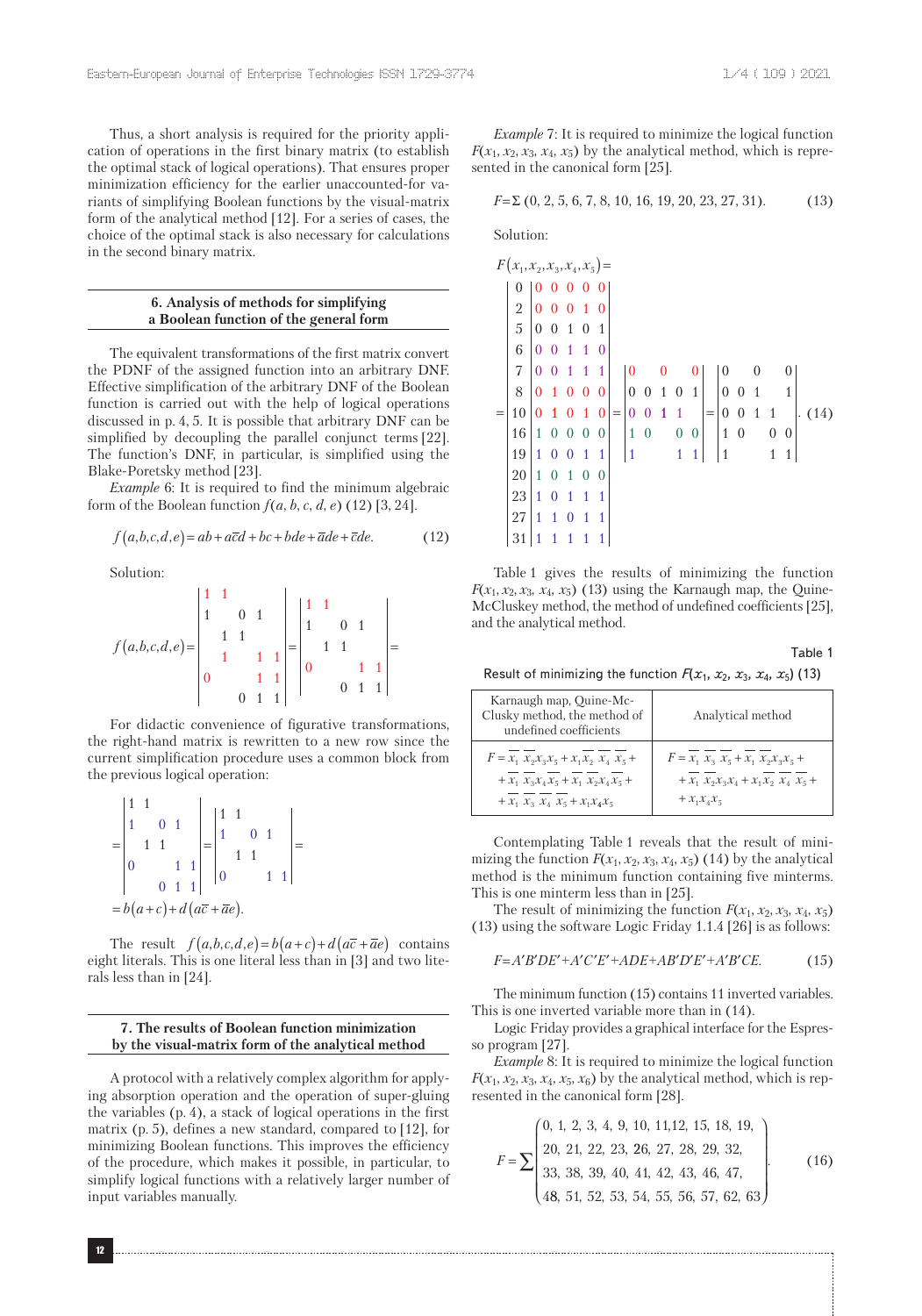Solution:

=

=

=

 $(17)$ 

1 1 0 0

Table 2 gives the results of minimizing the function *F*( $x_1$ ,  $x_2$ ,  $x_3$ ,  $x_4$ ,  $x_5$ ,  $x_6$ ) (16) using the software that employs ASCII files to import and export data and is based on the Quine-McClusky method [28] and the analytical method.

Table 2 Result of minimizing the function  $F(x_1, x_2, x_3, x_4, x_5, x_6)$  (16)

| Software based on the Quine-Mc-<br>Cluskey method [28]                                                                                                                                                                                                      | Analytical method                                                                                                     |
|-------------------------------------------------------------------------------------------------------------------------------------------------------------------------------------------------------------------------------------------------------------|-----------------------------------------------------------------------------------------------------------------------|
| $F = x_1 x_4 x_5 \ x_6 + x_2 x_3 x_5 x_6 +$<br>$\,+\,x_1 x_2 x_4\,x_5 + x_1\,\,x_2\,\,x_4 x_6\,+$<br>$\,+\,x_{{}_{\, 1}}\, \, x_{{}_{\, 4}}x_{{}_{\, 5}} + x_{{}_{\, 2}}x_{{}_{\, 3}}x_{{}_{\, 4}} + x_{{}_{\, 2}}x_{{}_{\, 3}}x_{{}_{\, 4}}x_{{}_{\, 5}}+$ | $F = x_1 x_4 x_5 x_6 + x_2 x_3 x_4 x_6 +$<br>$\,+\,x_2x_3\,x_4x_5 + x_2x_3x_5x_6 +$<br>+ $x_1$ $x_4x_5 + x_2x_3x_4 +$ |
| + $x_2$ $x_3$ $x_4$ $x_5$ + $x_1x_4x_5$ +                                                                                                                                                                                                                   | + $x_1x_2x_4x_5 + x_2 x_3 x_4 x_5 +$                                                                                  |
| + $x_1x_4$ $x_5$ $x_6$ + $x_2x_3x_5x_6$ +<br>$+ x_1 x_3 x_4 x_5$                                                                                                                                                                                            | + $x_1x_4x_5 + x_1x_4x_5$ $x_5$ $x_6$ +<br>$+ x_2 x_3 x_5 x_6 + x_1 x_3 x_4 x_5$                                      |
|                                                                                                                                                                                                                                                             |                                                                                                                       |

Table 2 demonstrates that the result of minimizing the function  $F(x_1, x_2, x_3, x_4, x_5, x_6)$  (16) by the analytical method is a minimal function containing twenty-three inverted variables. This is one inverted variable less than in [28].

The results of minimizing the function  $F(x_1, x_2, x_3, x_4, x_5)$  $x_6$ ) (16) using the software JQM–Java Quine-McClusky, 1.2.4 [29] and the analytical method match.

The result of minimizing the function  $F(x_1, x_2, x_3, x_4, x_5)$ *x*5, *x*6) (16) using the software Logic Friday 1.1.4 [26] is as follows:

$$
F=A D'E'F'+B'CD'E'+B'D'E'F+B'C'D'E'++A'DE'F'+A'BDE'+ACD'E'+BC'D+ADE++B'CEF+A'D'E+BC'EF.
$$
\n(18)

The minimum function (18) contains 24 inverted variables. This is one inverted variable more than in (17).

*Example* 9: It is required to minimize the logical function  $F(x_1, x_2, x_3, x_4, x_5, x_6)$  by the analytical method assigned in DNF (Table 3) [25].

Table 3

```
Logical function F(x_1, x_2, x_3, x_4, x_5, x_6) truth table [25]
```

| $\mathcal{X}_1$ | $\mathcal{X}_2$ | $\mathcal{X}_3$ | $\mathcal{X}_4$          | $\mathcal{X}_5$ | $\mathcal{X}_6$ | $x_1$        | $\mathcal{X}2$ | $\mathcal{X}_3$ | $\mathcal{X}_4$ | $\mathcal{X}_5$ | $\mathcal{X}_6$ |
|-----------------|-----------------|-----------------|--------------------------|-----------------|-----------------|--------------|----------------|-----------------|-----------------|-----------------|-----------------|
| $\theta$        | $\theta$        | $\mathbf{1}$    |                          | $\theta$        | $\mathbf{1}$    | $\theta$     | 1              | $\mathbf{1}$    | $\theta$        | $\theta$        | 1               |
| $\theta$        | $\mathbf{1}$    | $\theta$        | $\overline{\phantom{0}}$ | $\mathbf{1}$    | $\theta$        | $\theta$     | 1              | $\mathbf{1}$    | $\theta$        | 1               | $\mathbf{1}$    |
| $\theta$        | $\mathbf{1}$    | $\theta$        | -                        | 1               | $\mathbf{1}$    | $\Omega$     | $\mathbf{1}$   | $\mathbf{1}$    | $\mathbf{1}$    | $\theta$        | $\overline{0}$  |
| $\theta$        | $\mathbf{1}$    | $\mathbf{1}$    | $\overline{\phantom{0}}$ | $\theta$        | 1               | $\theta$     | 1              | 1               | 1               | 1               | $\mathbf{1}$    |
| $\mathbf{1}$    | $\theta$        | $\theta$        | -                        | 1               | 1               | 1            | 0              | $\theta$        | 1               | 1               | $\overline{0}$  |
| 1               | $\theta$        | $\mathbf{1}$    | $\overline{\phantom{0}}$ | $\theta$        | 1               | 1            | 0              | $\theta$        | $\mathbf{1}$    | $\mathbf{1}$    | $\mathbf{1}$    |
| 1               | $\mathbf{1}$    | $\theta$        | $\overline{\phantom{0}}$ | $\theta$        | 1               | 1            | 0              | 1               | $\theta$        | 1               | $\mathbf{1}$    |
| 1               | $\mathbf{1}$    | $\theta$        | -                        | 1               | $\theta$        | $\mathbf{1}$ | $\theta$       | 1               | $\mathbf{1}$    | $\theta$        | $\mathbf{1}$    |
| $\mathbf{1}$    | $\mathbf{1}$    | 1               |                          | $\theta$        | $\theta$        | $\mathbf{1}$ | $\Omega$       | $\mathbf{1}$    | $\mathbf{1}$    | 1               | $\Omega$        |
| $\theta$        | $\theta$        | $\Omega$        | $\Omega$                 | $\Omega$        | $\Omega$        | $\mathbf{1}$ | $\theta$       | $\mathbf{1}$    | $\mathbf{1}$    | $\mathbf{1}$    | $\mathbf{1}$    |
| $\theta$        | $\theta$        | $\Omega$        | $\mathbf{1}$             | $\mathbf{1}$    | $\Omega$        | $\mathbf{1}$ | $\mathbf{1}$   | $\theta$        | $\theta$        | $\theta$        | $\overline{1}$  |
| $\theta$        | $\Omega$        | $\mathbf{1}$    | $\theta$                 | $\mathbf{1}$    | 1               | $\mathbf{1}$ | $\mathbf{1}$   | $\theta$        | $\theta$        | $\mathbf{1}$    | 1               |
| $\theta$        | $\theta$        | $\mathbf{1}$    | $\mathbf{1}$             | $\mathbf{1}$    | $\theta$        | $\mathbf{1}$ | $\overline{1}$ | $\theta$        | $\mathbf{1}$    | $\theta$        | $\mathbf{0}$    |
| $\theta$        | $\theta$        | $\mathbf{1}$    | $\mathbf{1}$             | $\mathbf{1}$    | $\mathbf{1}$    | $\mathbf{1}$ | $\mathbf{1}$   | $\theta$        | 1               | $\theta$        | $\mathbf{1}$    |
| $\theta$        | $\mathbf{1}$    | $\theta$        | $\theta$                 | $\theta$        | $\mathbf{1}$    | $\mathbf{1}$ | 1              | $\theta$        | 1               | 1               | $\mathbf{1}$    |
| $\theta$        | $\mathbf{1}$    | $\theta$        | $\mathbf{1}$             | $\theta$        | $\mathbf{1}$    | $\mathbf{1}$ | 1              | 1               | $\theta$        | $\theta$        | 1               |
| $\theta$        | $\mathbf{1}$    | $\theta$        | 1                        | $\mathbf{1}$    | $\mathbf{1}$    | $\mathbf{1}$ | $\mathbf{1}$   | $\mathbf{1}$    | $\theta$        | 1               | $\mathbf{0}$    |
| $\mathbf{0}$    | $\mathbf{1}$    | $\mathbf{1}$    | $\mathbf{0}$             | $\overline{0}$  | $\overline{0}$  | $\mathbf{1}$ | $\mathbf{1}$   | $\mathbf{1}$    | $\theta$        | $\mathbf{1}$    | $\overline{1}$  |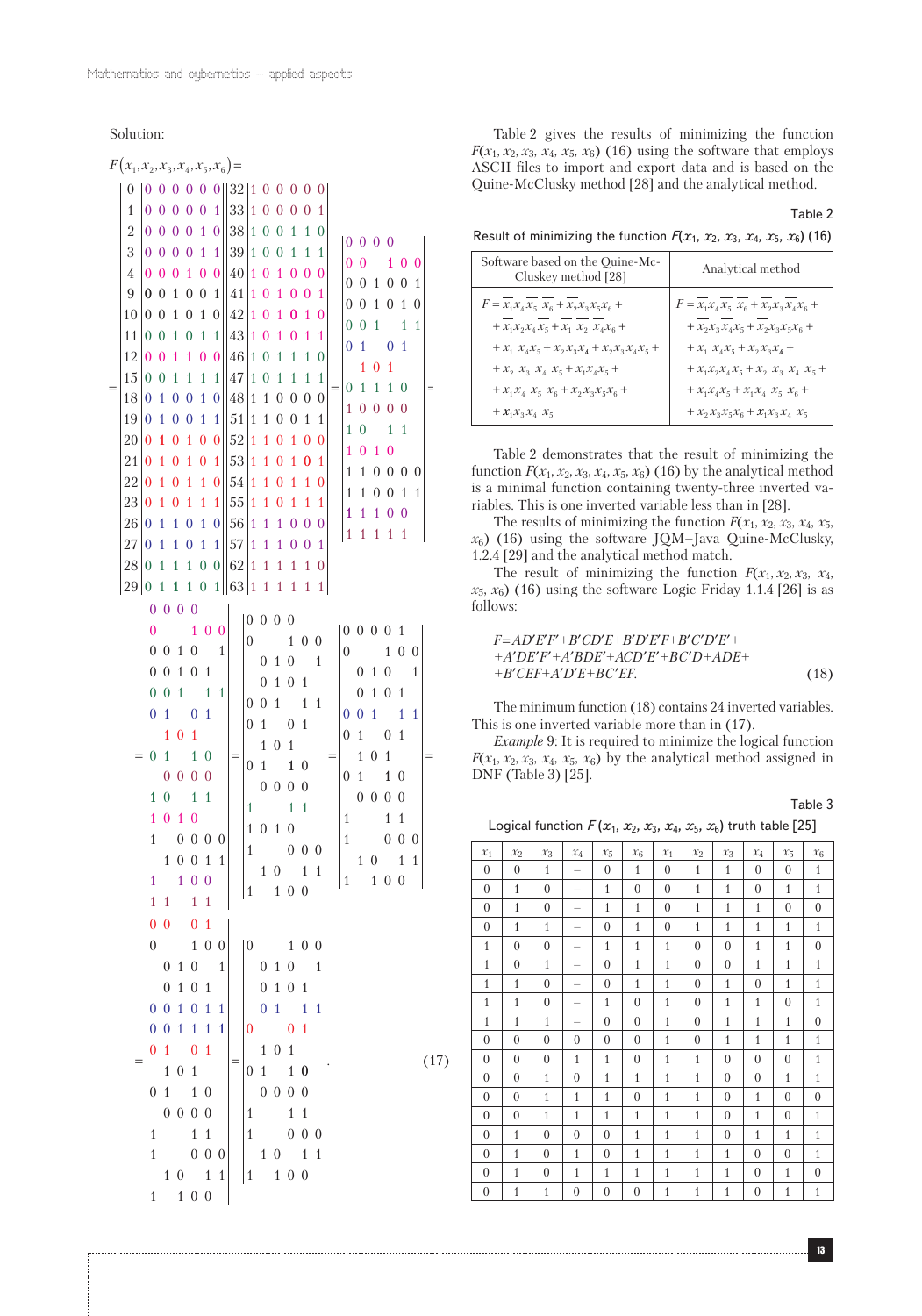# Solution: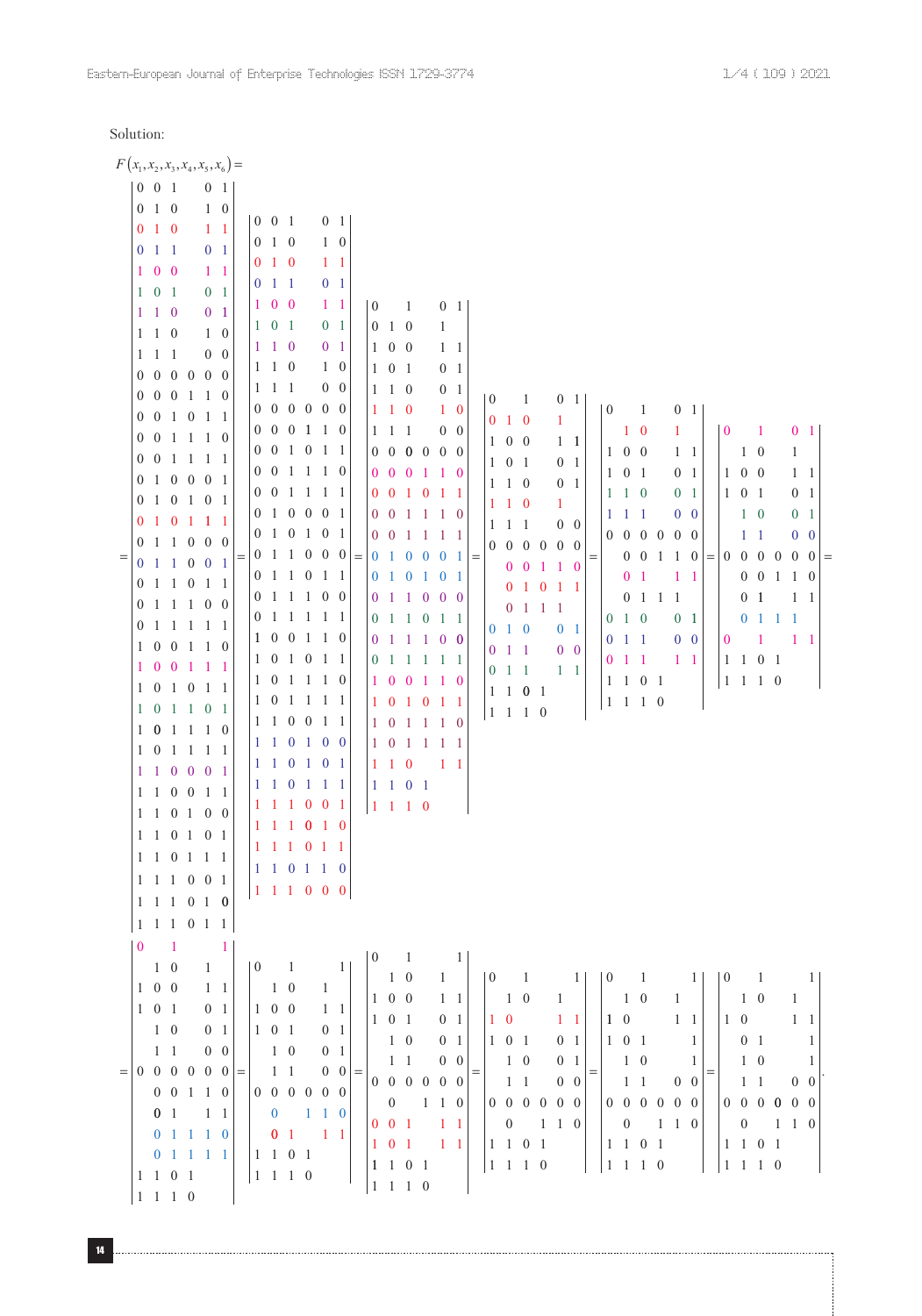Table 4 gives the results of minimizing the function *F*( $x_1, x_2, x_3, x_4, x_5, x_6$ ) (Table 3) using a Karnaugh map, a Quine-McClusky method, the method of undefined coefficients [25], and the analytical method.

Result of minimizing the function  $F(x_1, x_2, x_3, x_4, x_5, x_6)$  (Table 3) [25]

Table 4

| Karnaugh map, Quine-McClusky<br>method, method of undefined<br>coefficients | Analytical method                                                                                              |
|-----------------------------------------------------------------------------|----------------------------------------------------------------------------------------------------------------|
| $F = x_1 x_2 x_6 + x_2 x_3 x_5 +$                                           | $F = x_1 x_3 x_6 + x_2 x_3 x_5 +$                                                                              |
| $+ x_1 x_2 x_5 x_6 + x_2 x_3 x_6 +$                                         | $+ x_1 x_2 x_5 x_6 + x_2 x_3 x_6 +$                                                                            |
| $+ x_2 x_3 x_6 + x_2 x_3 x_4 x_5 +$                                         | $+ x_2 x_3 x_6 + x_2 x_3 x_5 x_6 +$                                                                            |
| + $x_2 x_3 x_5 x_6 +$                                                       | + $x_1$ $x_2$ $x_3$ $x_4$ $x_5$ $x_6$ +                                                                        |
| + $x_1$ $x_2$ $x_3$ $x_4$ $x_5$ $x_6$ + $x_2x_4x_5x_6$ +                    | $+\mathcal{X}_2\mathcal{X}_4\mathcal{X}_5\mathcal{X}_6 + \mathcal{X}_1\mathcal{X}_2\mathcal{X}_3\mathcal{X}_4$ |
| $+ x_1 x_2 x_3 x_4 + x_1 x_2 x_4 x_5$                                       | $+ x_1 x_2 x_3 x_4$                                                                                            |

Contemplating Table 4 reveals that the result of minimizing the function  $F(x_1, x_2, x_3, x_4, x_5, x_6)$  (Table 3) using the analytical method is the minimum function containing ten minterms. This is one minterm less than in [25].

*Example* 10: It is required to minimize the logical function  $F(x_1, x_2, x_3, x_4, x_5, x_6, x_7)$  by the analytical method, which is represented in the canonical form [30]:

$$
F = \sum \begin{pmatrix} 1, 3, 5, 7, 20, 21, 33, 61, 63, 73, 75, 77, \\ 79, 81, 83, 85, 96, 97, 99, 124, 125, 127 \end{pmatrix} (19)
$$

Solution:

$$
F(A,B,C,D,E,F,G) =
$$

| $\mathbf{1}$                                         |  |  | 0000001       |  |               |               |  |                |     |                                                                                                                                                                                                                                                                                                                                |         |  |                                        |                |     |  |             |  |                 |              |
|------------------------------------------------------|--|--|---------------|--|---------------|---------------|--|----------------|-----|--------------------------------------------------------------------------------------------------------------------------------------------------------------------------------------------------------------------------------------------------------------------------------------------------------------------------------|---------|--|----------------------------------------|----------------|-----|--|-------------|--|-----------------|--------------|
| 3                                                    |  |  | 0 0 0 0 0 1 1 |  |               |               |  |                |     |                                                                                                                                                                                                                                                                                                                                |         |  |                                        |                |     |  |             |  |                 |              |
| $\overline{5}$                                       |  |  | 0 0 0 0 1 0 1 |  |               |               |  |                |     |                                                                                                                                                                                                                                                                                                                                |         |  |                                        |                |     |  |             |  |                 |              |
| 7                                                    |  |  | 0 0 0 0 1 1 1 |  |               |               |  |                |     |                                                                                                                                                                                                                                                                                                                                |         |  |                                        |                |     |  |             |  |                 |              |
| 20                                                   |  |  | 0010100       |  |               |               |  |                |     |                                                                                                                                                                                                                                                                                                                                |         |  |                                        |                |     |  |             |  |                 |              |
| 21                                                   |  |  | 0 0 1 0 1 0 1 |  |               |               |  |                |     |                                                                                                                                                                                                                                                                                                                                |         |  |                                        |                |     |  |             |  |                 |              |
| 33                                                   |  |  | 0 1 0 0 0 0 1 |  |               |               |  |                |     | $\begin{bmatrix} 0 & 0 & 0 & 0 \\ 0 & 0 & 0 & 0 \\ 0 & 0 & 0 & 0 \\ 0 & 0 & 0 & 0 \\ 0 & 0 & 0 & 0 \\ 0 & 0 & 0 & 0 \\ 0 & 0 & 0 & 0 \\ 0 & 0 & 0 & 0 \\ 0 & 0 & 0 & 0 \\ 0 & 0 & 0 & 0 \\ 0 & 0 & 0 & 0 \\ 0 & 0 & 0 & 0 & 0 \\ 0 & 0 & 0 & 0 & 0 \\ 0 & 0 & 0 & 0 & 0 \\ 0 & 0 & 0 & 0 & 0 & 0 \\ 0 & 0 & 0 & 0 & 0 & 0 \\ $ |         |  |                                        |                |     |  |             |  | $ 0\;0\;0\;0$ 1 |              |
| 61                                                   |  |  | 0 1 1 1 1 0 1 |  |               |               |  |                |     |                                                                                                                                                                                                                                                                                                                                |         |  |                                        |                |     |  |             |  | 0 0 1 0 1 0     |              |
| 63                                                   |  |  | 0 1 1 1 1 1 1 |  | 0 1 0 0 0 0 1 |               |  |                |     | 0100001                                                                                                                                                                                                                                                                                                                        |         |  |                                        |                |     |  |             |  | 100001          |              |
| 73                                                   |  |  | 1 0 0 1 0 0 1 |  |               | 1 1 1 1       |  | $\vert$ 1      |     |                                                                                                                                                                                                                                                                                                                                | 1 1 1 1 |  |                                        | $\vert$ 1      |     |  | 1 1 1 1     |  | $\overline{1}$  |              |
| 75                                                   |  |  | 1 0 0 1 0 1 1 |  |               | 1001          |  | $\overline{1}$ | $=$ | 1 0 0 1                                                                                                                                                                                                                                                                                                                        |         |  |                                        | $\mathbf{1}$   | $=$ |  | 1 0 0 1     |  |                 | $\mathbf{1}$ |
| 77                                                   |  |  | 1 0 0 1 1 0 1 |  |               | 101001        |  |                |     | 1 0 1 0 0                                                                                                                                                                                                                                                                                                                      |         |  |                                        | 1 <sup>1</sup> |     |  | 1 0 1 0 0   |  | $\overline{1}$  |              |
| 79                                                   |  |  | 1 0 0 1 1 1 1 |  |               | 1 0 1 0 1 0 1 |  |                |     | 1 0 1 0                                                                                                                                                                                                                                                                                                                        |         |  | $\begin{array}{ccc} 0 & 1 \end{array}$ |                |     |  |             |  | 1 0 1 0 0 1     |              |
| 81                                                   |  |  | 1010001       |  |               | 1 1 0 0 0 0 0 |  |                |     | 1 1 0 0 0 0                                                                                                                                                                                                                                                                                                                    |         |  |                                        |                |     |  | 1 1 0 0 0 0 |  |                 |              |
| 83                                                   |  |  | 1010011       |  |               | 1 1 0 0 0 1   |  |                |     | 1 1 0 0 0 1                                                                                                                                                                                                                                                                                                                    |         |  |                                        |                |     |  |             |  | 1 1 0 0 0 1     |              |
| 85                                                   |  |  | 1 0 1 0 1 0 1 |  | 1 1 1 1 1 0 0 |               |  |                |     | 111110                                                                                                                                                                                                                                                                                                                         |         |  |                                        |                |     |  | 1 1 1 1 1 0 |  |                 |              |
| 96                                                   |  |  | 1 1 0 0 0 0 0 |  |               |               |  |                |     |                                                                                                                                                                                                                                                                                                                                |         |  |                                        |                |     |  |             |  |                 |              |
| 97                                                   |  |  | 1 1 0 0 0 0 1 |  |               |               |  |                |     |                                                                                                                                                                                                                                                                                                                                |         |  |                                        |                |     |  |             |  |                 |              |
| 99                                                   |  |  | 1 1 0 0 0 1 1 |  |               |               |  |                |     |                                                                                                                                                                                                                                                                                                                                |         |  |                                        |                |     |  |             |  |                 |              |
| $124 \mid 1 \quad 1 \quad 1 \quad 1 \quad 0 \quad 0$ |  |  |               |  |               |               |  |                |     |                                                                                                                                                                                                                                                                                                                                |         |  |                                        |                |     |  |             |  |                 |              |
| $125 \mid 1 \quad 1 \quad 1 \quad 1 \quad 0 \quad 1$ |  |  |               |  |               |               |  |                |     |                                                                                                                                                                                                                                                                                                                                |         |  |                                        |                |     |  |             |  |                 |              |
| $127$ 1 1 1 1 1 1 1                                  |  |  |               |  |               |               |  |                |     |                                                                                                                                                                                                                                                                                                                                |         |  |                                        |                |     |  |             |  |                 |              |

Table 5 gives the results of minimizing the function *F*(*x*1, *x*2, *x*3, *x*4, *x*5, *x*6, *x*7) (19) using a Karnaugh map [30] and the analytical method.

Table 5

Result of minimizing the function  $F(x_1, x_2, x_3, x_4, x_5, x_6, x_7)$  (19)

| Tabular method (Karnaugh map) | Analytical method       |
|-------------------------------|-------------------------|
| $F = ABCDG + ABCDEF +$        | $F = ABCDG + ABCDEF +$  |
| $+ ABCDEFG + BCDEG +$         | $+ AC$ D E FG + BCDEG + |
| $+ ABCDG + ABCDEG +$          | $+ ABCDG + ABCDEG +$    |
| $+ ABCDFG + ABCDEF +$         | $+ ABCDFG + ABCDEF +$   |
| $+ ABCDEG + ABCDEF$           | $+ ABCDEG + ABCDEF$     |
|                               |                         |

Table 5 demonstrates that the result of minimizing the function  $F(x_1, x_2, x_3, x_4, x_5, x_6, x_7)$  (19) by the analytical method is the minimum function containing 57 literals. This is one literal less than in [30].

The results of minimizing the function  $F(x_1, x_2, x_3, x_4, x_5)$  $x_6, x_7$ ) (19) using the software Logic Friday 1.1.4 [26] and the analytical method match.

*Example* 11: It is required to minimize the logical function  $F(x_1, x_2, x_3, x_4, x_5, x_6, x_7)$  by the analytical method, which is assigned in the canonical form [30]:

$$
F = \sum \begin{pmatrix} 1, 3, 5, 7, 8, 9, 10, 18, 20, 21, 23, 24, \\ 29, 31, 33, 35, 37, 39, 40, 43, 48, 51, \\ 53, 55, 57, 59, 61, 63, 64, 65, 66, 69, \\ 73, 77, 79, 81, 83, 84, 85, 89, 91, 93, \\ 97, 99, 101, 102, 103, 105, 106, 108, \\ 113, 115, 116, 118, 121, 123, 124, 127 \end{pmatrix}
$$
 (20)

*Note*: the values in  $\Sigma$  are the minterms for the rows of the truth table when the function  $F(x_1, x_2, x_3, x_4, x_5)$ ,  $x_6, x_7$ ) returns  $\le 1$  at the output.

Solution:

.

Define the stack of logical operations of the first matrix of the function  $F(x_1, x_2, x_3, x_4, x_5, x_6, x_7)$ (20) as follows. By constructing the truth table of function (20) and calculating the number of unities and zeros separately in each column of the constructed table (according to the algorithm given in [12]), it can be established that the largest number of unities is in the extreme right column. The next step is to combine the sets of variables that contain a unity in the far-right position of the set into a separate matrix. Such a matrix is given in (21) as the first one. In another separate matrix, combine the sets of variables for function (20), which contain zeros in the far-right position of the set. Such a matrix is given in (22) as the first one. The simplification of function (20) in each matrix is carried out separately.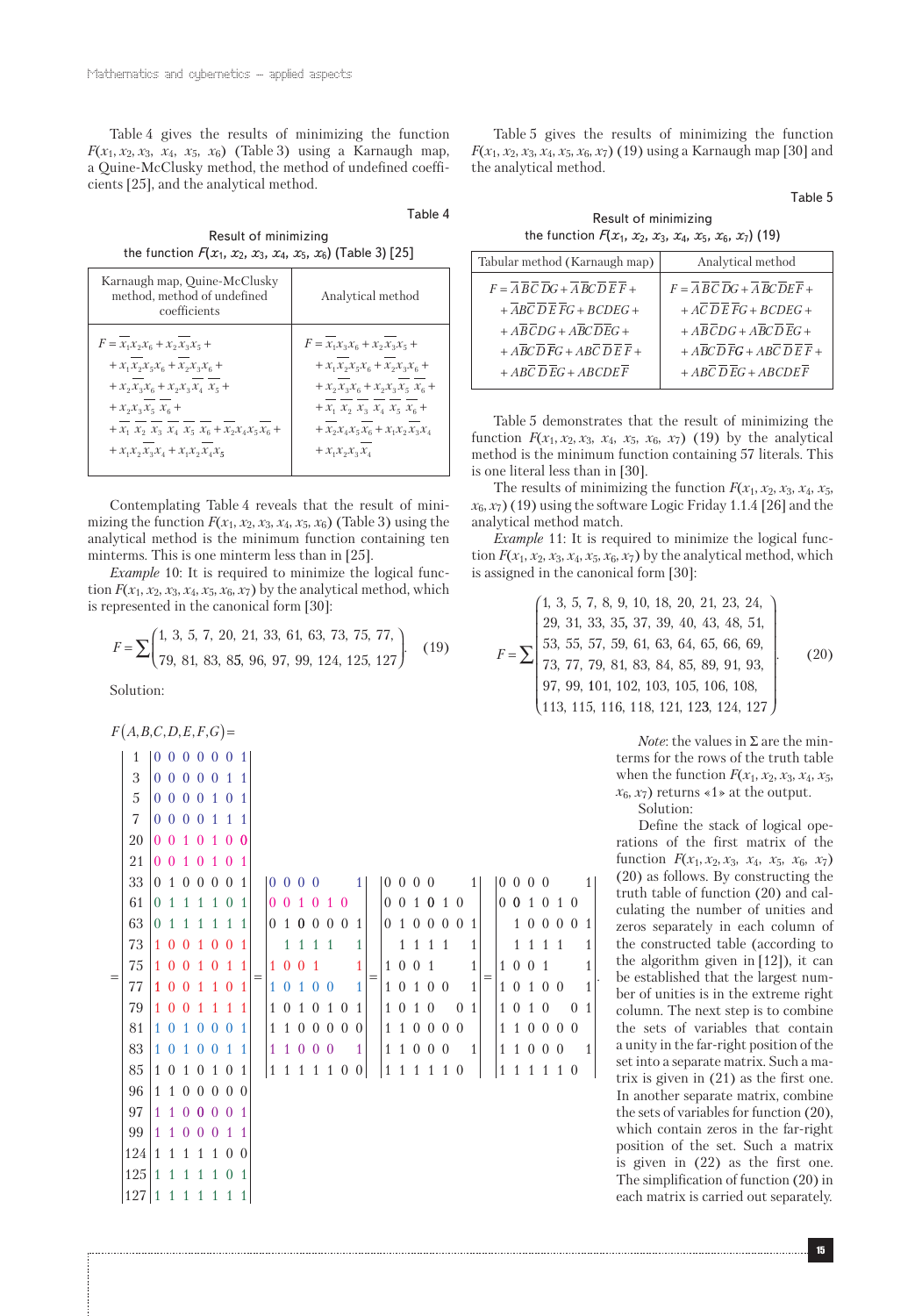The matrix with the same unities in the extreme right column and its simplification takes the following form (21):

The matrix with the same zeros in the extreme right column and its simplification is as follows (22):

| $\mathbf{1}$                                                                                                                |                             |             |                                           |                                           |                |                          |     |                                                                                                                           |                                             |                |              |              |                                                        |                                                                                                 |                   |                                       |                |                 |          |              |              |              |                 |                         |           |      | 8                                                        |                          |                  |              | $\theta$       | 1                                   | $\bf{0}$            | $0 \quad 0$       |  |
|-----------------------------------------------------------------------------------------------------------------------------|-----------------------------|-------------|-------------------------------------------|-------------------------------------------|----------------|--------------------------|-----|---------------------------------------------------------------------------------------------------------------------------|---------------------------------------------|----------------|--------------|--------------|--------------------------------------------------------|-------------------------------------------------------------------------------------------------|-------------------|---------------------------------------|----------------|-----------------|----------|--------------|--------------|--------------|-----------------|-------------------------|-----------|------|----------------------------------------------------------|--------------------------|------------------|--------------|----------------|-------------------------------------|---------------------|-------------------|--|
| 3                                                                                                                           | $0 \t0 \t0 \t0 \t0 \t1 \t1$ |             |                                           |                                           |                |                          |     |                                                                                                                           |                                             |                |              |              | 69 1 0 0 0 1 0 1                                       |                                                                                                 |                   |                                       |                |                 |          |              |              |              |                 |                         |           |      | 10                                                       | $\theta$                 |                  | $\theta$     | $\theta$       | 1                                   | $\theta$            | 1 0               |  |
| 5                                                                                                                           |                             |             |                                           |                                           |                |                          |     |                                                                                                                           |                                             |                |              |              | 73 1 0 0 1 0 0 1                                       |                                                                                                 |                   |                                       |                |                 |          |              |              |              |                 |                         |           |      | 18                                                       | $\theta$                 |                  | $\theta$     | 1              |                                     | $0 \quad 0$         | 1 0               |  |
| 7                                                                                                                           | $0 \t0 \t0 \t0 \t1 \t1$     |             |                                           |                                           |                |                          |     | 77                                                                                                                        |                                             |                |              |              | 1001101                                                |                                                                                                 |                   | $\begin{bmatrix} 0 & 0 \end{bmatrix}$ |                |                 |          |              |              |              |                 |                         |           |      | 20                                                       | $\theta$                 |                  | $\theta$     |                | $\theta$                            |                     | 1 0 0             |  |
| 9                                                                                                                           | 0 0 0 1 0 0 1               |             |                                           |                                           |                |                          |     | 79                                                                                                                        |                                             |                |              |              | 1001111                                                |                                                                                                 |                   |                                       |                |                 |          |              |              |              |                 |                         |           |      | 24                                                       |                          |                  | $\theta$     |                | 1                                   |                     | $0\quad 0\quad 0$ |  |
| 21                                                                                                                          |                             |             |                                           |                                           |                | 0 0 1 0 1 0 1            |     | 81                                                                                                                        |                                             |                |              |              | 1 0 1 0 0 0 1                                          |                                                                                                 |                   | $0 \t0 \t0 \t1 \t0 \t0$               |                |                 |          |              |              |              |                 |                         |           |      |                                                          | $\theta$                 |                  |              |                |                                     |                     |                   |  |
| 23 0 0 1 0 1 1 1                                                                                                            |                             |             |                                           |                                           |                |                          |     | 83                                                                                                                        |                                             |                |              |              | 1 0 1 0 0 1 1                                          |                                                                                                 |                   | $0 \t0 \t1 \t1$                       |                |                 |          |              |              |              |                 |                         |           |      | 40                                                       | $\theta$                 |                  | 1            | $\theta$       | 1                                   |                     | $0\quad 0\quad 0$ |  |
| 29 0 0 1 1 1 0 1                                                                                                            |                             |             |                                           |                                           |                |                          |     | 85                                                                                                                        |                                             |                |              |              | 1010101                                                |                                                                                                 |                   | 0 1 0 1 0 1                           |                |                 |          |              |              |              |                 |                         |           |      | 48                                                       | $\theta$                 |                  | 1            | 1              |                                     |                     | $0 \t0 \t0 \t0$   |  |
| 31 0 0 1 1 1 1 1                                                                                                            |                             |             |                                           |                                           |                |                          |     | 89                                                                                                                        |                                             |                |              |              | 1011001                                                |                                                                                                 |                   | 0 1 1 0 0 1                           |                |                 |          |              |              |              |                 |                         |           |      | 64                                                       | $\mathbf{1}$             |                  | $\mathbf{0}$ | $\theta$       |                                     |                     | $0 \t0 \t0 \t0$   |  |
| 33 0100001                                                                                                                  |                             |             |                                           |                                           |                |                          |     | 91                                                                                                                        |                                             |                |              |              | 1011011                                                |                                                                                                 |                   | 01101                                 |                |                 |          |              |              |              |                 |                         |           |      | 66                                                       | $\mathbf{1}$             |                  | $\theta$     | $\theta$       |                                     |                     | $0 \t0 \t1 \t0$   |  |
| 35 0100011                                                                                                                  |                             |             |                                           |                                           |                |                          |     | 93                                                                                                                        |                                             |                |              |              | $ 1 \t0 \t1 \t1 \t1 \t0 \t1 $                          |                                                                                                 |                   | $0 \t1 \t1 \t1$                       |                |                 |          |              |              |              |                 |                         |           |      | 84                                                       | 1                        |                  | $\bf{0}$     | -1             | $\theta$                            |                     | 1 0 0             |  |
| 37 0100101                                                                                                                  |                             |             |                                           |                                           |                |                          |     | 97                                                                                                                        |                                             |                |              |              | 1 1 0 0 0 0 1                                          |                                                                                                 |                   | $1 \t0 \t0 \t0$                       |                |                 |          |              |              |              |                 |                         |           |      | 102                                                      | 1                        |                  | 1            | $\theta$       | $\overline{0}$                      | 1                   | 1 0               |  |
| $39 \mid 0 \quad 1 \quad 0 \quad 0 \quad 1 \quad 1 \mid$                                                                    |                             |             |                                           |                                           |                |                          |     | 99                                                                                                                        |                                             |                |              |              | 1100011                                                |                                                                                                 |                   | 1 0 0 1 1 1                           |                |                 |          |              |              |              |                 |                         |           |      | 106                                                      | 1                        |                  | 1            | $\theta$       | 1 0                                 |                     | 1 0               |  |
| 43 0 1 0 1 0 1 1 1 0 1 1 1 0 0 1 0 1                                                                                        |                             |             |                                           |                                           |                |                          |     |                                                                                                                           |                                             |                |              |              |                                                        |                                                                                                 |                   | $1 \quad 1$                           |                |                 | $\bf{0}$ |              |              |              |                 |                         |           |      | 108                                                      | 1                        |                  | 1            | $\bf{0}$       | -1                                  |                     | 1 0 0             |  |
| $51 \mid 0 \quad 1 \quad 1 \quad 0 \quad 0 \quad 1 \quad 1 \mid 103 \mid 1 \quad 1 \quad 0 \quad 0 \quad 1 \quad 1 \quad 1$ |                             |             |                                           |                                           |                |                          |     |                                                                                                                           |                                             |                |              |              |                                                        |                                                                                                 |                   | $1 \t0 \t1 \t1 \t0$                   |                |                 |          |              |              |              |                 |                         |           |      |                                                          |                          |                  |              |                |                                     |                     |                   |  |
| 53 0 1 1 0 1 0 1 0 1 0 5 1 1 0 1 0 0 1                                                                                      |                             |             |                                           |                                           |                |                          |     |                                                                                                                           |                                             |                |              |              |                                                        |                                                                                                 |                   | $1\quad1\quad0\quad0$                 |                |                 |          |              |              |              |                 |                         |           |      | 116                                                      | 1                        |                  | 1            | 1              | $\overline{0}$                      | -1                  | $0 \quad 0$       |  |
| 55 0 1 1 0 1 1 1 1 1 1 1 1 1 0 0 0 1                                                                                        |                             |             |                                           |                                           |                |                          |     |                                                                                                                           |                                             |                |              |              |                                                        |                                                                                                 |                   | 1 1 0 1 0 0                           |                |                 |          |              |              |              |                 |                         |           |      | 118                                                      | 1                        |                  | 1            | -1             | $\overline{0}$                      | -1                  | 1 0               |  |
| $57 \mid 0 \quad 1 \quad 1 \quad 1 \quad 0 \quad 0 \quad 1 \mid 115 \mid 1 \quad 1 \quad 1 \quad 0 \quad 0 \quad 1 \quad 1$ |                             |             |                                           |                                           |                |                          |     |                                                                                                                           |                                             |                |              |              |                                                        |                                                                                                 |                   | 1 1 1 1 1 1                           |                |                 |          |              |              |              |                 |                         |           |      | 124                                                      | 1                        |                  | -1           |                | 1 1 1 0 0                           |                     |                   |  |
|                                                                                                                             |                             |             |                                           |                                           |                |                          |     |                                                                                                                           |                                             |                |              |              |                                                        |                                                                                                 |                   |                                       |                |                 |          |              |              |              |                 |                         |           |      |                                                          |                          |                  |              |                | $0 \t0 \t0 \t1 \t0$                 |                     |                   |  |
| $61 \mid 0 \mid 1 \mid 1 \mid 1 \mid 0 \mid 1 \mid 123 \mid 1 \mid 1 \mid 1 \mid 0 \mid 1 \mid 1$                           |                             |             |                                           |                                           |                |                          |     |                                                                                                                           |                                             |                |              |              |                                                        |                                                                                                 |                   |                                       |                |                 |          |              |              |              |                 |                         |           |      |                                                          | $\theta$                 | $\overline{0}$   |              | 1              |                                     |                     |                   |  |
| $63$   0 1 1 1 1 1 1     127   1 1 1 1 1 1 1 1                                                                              |                             |             |                                           |                                           |                |                          |     |                                                                                                                           |                                             |                |              |              |                                                        |                                                                                                 |                   |                                       |                |                 |          |              |              |              |                 |                         |           |      |                                                          |                          |                  |              |                |                                     | $0 \t 0 \t 1$       |                   |  |
|                                                                                                                             |                             |             |                                           |                                           |                |                          |     |                                                                                                                           |                                             |                |              |              |                                                        |                                                                                                 |                   |                                       |                |                 |          |              |              |              |                 |                         |           |      |                                                          |                          |                  | $^{(1)}$     |                | $\theta$                            | 1 0                 |                   |  |
|                                                                                                                             |                             |             |                                           | $\begin{bmatrix} 0 & 0 & 0 \end{bmatrix}$ |                |                          |     |                                                                                                                           |                                             |                |              |              |                                                        |                                                                                                 |                   |                                       |                |                 |          |              |              |              |                 |                         |           |      |                                                          | $\bf{0}$                 | $\boldsymbol{0}$ |              | 1              | 1                                   | $0\quad 0$          |                   |  |
|                                                                                                                             |                             |             |                                           |                                           |                | 0 0 0 1 0 0              |     | $\begin{vmatrix} 0 & 0 & 0 \end{vmatrix}$                                                                                 |                                             |                |              |              | $\begin{bmatrix} 0 & 0 & 0 \end{bmatrix}$              |                                                                                                 |                   |                                       |                |                 |          |              | $\mathbf{0}$ |              | $0\quad 0$      |                         |           |      |                                                          | $\theta$                 | 1                |              | $\theta$       |                                     | $1 \quad 0 \quad 0$ |                   |  |
|                                                                                                                             |                             |             |                                           | $0 \t0 \t1 \t1$                           |                |                          |     | $\begin{bmatrix} 0 & 0 & 0 & 0 & 0 \end{bmatrix}$                                                                         |                                             |                |              |              | $\begin{array}{cccc} \mid & 0 & 0 & 0 & 0 \end{array}$ |                                                                                                 |                   |                                       |                |                 |          |              |              | $0\quad 0$   |                 |                         | $0\quad0$ |      |                                                          | $\theta$<br>$=$          |                  | 1            | 1              |                                     |                     | $0 \t 0 \t 0 =$   |  |
|                                                                                                                             |                             |             |                                           | 01101                                     |                |                          |     | $\begin{array}{ccc} \n\begin{array}{ccc} 0 & 1 \end{array} \n\end{array}$                                                 |                                             |                | $\mathbf{1}$ |              |                                                        | $0 \quad 1 \quad 1$                                                                             |                   |                                       |                |                 |          |              |              | $0 \quad 1$  |                 | -1                      |           |      |                                                          | $\mathbf{1}$             | $\mathbf{0}$     |              | $\theta$       | $0\quad 0$                          |                     |                   |  |
|                                                                                                                             |                             |             | $0 \t1 \t1$                               |                                           | 0 <sub>1</sub> |                          |     | $\begin{bmatrix} 0 & 1 & 1 & 0 & 1 \end{bmatrix}$                                                                         |                                             |                |              |              |                                                        | 01101                                                                                           |                   |                                       |                |                 |          |              |              |              |                 | 01101                   |           |      |                                                          | 1                        |                  | 1            | $\theta$       | $\theta$                            | 1 1                 |                   |  |
|                                                                                                                             |                             | 011         |                                           |                                           | - 1            |                          |     | $\begin{array}{cccc} 0 & 1 & 1 & 0 & 1 \end{array}$                                                                       |                                             |                |              |              |                                                        | $0 \quad 1 \quad 1$                                                                             |                   |                                       |                | 0 <sub>1</sub>  |          |              |              | $0 \t1 \t1$  |                 | 0 <sub>1</sub>          |           |      |                                                          | 1                        |                  | 1            | $\overline{0}$ |                                     | $1 \quad 0 \quad 1$ |                   |  |
|                                                                                                                             |                             |             | 0 1 1 1                                   |                                           |                |                          |     | $ 0 \t1 \t1 \t1$                                                                                                          |                                             |                |              |              |                                                        | 0 1 1 1                                                                                         |                   |                                       |                |                 |          |              |              | 0111         |                 |                         |           |      |                                                          | 1                        | 1                |              |                |                                     | $1\quad1\quad0$     |                   |  |
|                                                                                                                             |                             |             | $1 \quad 0 \quad 0$                       |                                           |                | $\overline{\phantom{0}}$ |     |                                                                                                                           | $1\quad0$                                   | $\overline{0}$ |              |              |                                                        | $1\quad0$                                                                                       |                   |                                       |                | $\overline{0}$  |          |              | $1\quad0$    |              |                 | $\overline{\mathbf{0}}$ |           |      |                                                          |                          |                  |              |                | 1 0 1                               |                     |                   |  |
|                                                                                                                             |                             |             |                                           | $1 \t0 \t0 \t1 \t1$                       |                |                          |     | 10011                                                                                                                     |                                             |                |              |              |                                                        | 1 0 0 1 1                                                                                       |                   |                                       |                |                 |          |              |              |              | 1 0 0 1 1       |                         |           |      |                                                          | $\mathbf{1}$             |                  | $\mathbf{1}$ |                |                                     |                     |                   |  |
|                                                                                                                             | 1                           |             | $\blacksquare$                            |                                           | $\sim 0$       |                          |     |                                                                                                                           | $\begin{bmatrix} 1 & 1 & 0 \end{bmatrix}$   |                |              |              |                                                        | $1 \quad 1$                                                                                     |                   |                                       | $\overline{0}$ |                 |          | $\mathbf{I}$ |              | $\mathbf{1}$ |                 | $\overline{0}$          |           |      |                                                          |                          |                  |              |                | $0 \t0 \t0 \t1 \t0$                 |                     |                   |  |
|                                                                                                                             |                             | $1 \t0 \t1$ |                                           |                                           |                | $\overline{\phantom{0}}$ |     | $\begin{array}{ccc} \end{array}$ 1 0 0                                                                                    |                                             |                |              |              | 100                                                    |                                                                                                 |                   |                                       |                |                 |          |              |              |              | $1\quad0\quad0$ |                         |           |      |                                                          |                          |                  |              |                | $0 \t0 \t1 \t0 \t0 \t1$             |                     |                   |  |
|                                                                                                                             |                             |             |                                           |                                           |                |                          |     |                                                                                                                           |                                             |                |              |              |                                                        |                                                                                                 |                   |                                       |                |                 |          |              |              |              |                 |                         |           |      |                                                          |                          |                  |              |                | $0 \t1 \t0 \t1 \t0$                 |                     |                   |  |
|                                                                                                                             |                             |             |                                           |                                           |                |                          |     |                                                                                                                           |                                             |                |              |              |                                                        |                                                                                                 |                   |                                       |                |                 |          |              |              |              |                 |                         |           |      |                                                          |                          | $0 \quad 0$      |              |                |                                     | $1 \quad 0 \quad 0$ |                   |  |
|                                                                                                                             |                             |             |                                           |                                           |                | $1 \; 1 \; 1 \; 1$       |     |                                                                                                                           |                                             |                |              |              |                                                        |                                                                                                 |                   |                                       |                |                 |          |              |              |              |                 |                         |           |      |                                                          |                          |                  |              |                |                                     |                     |                   |  |
|                                                                                                                             |                             |             | $\begin{bmatrix} 0 & 0 & 0 \end{bmatrix}$ |                                           |                |                          |     |                                                                                                                           |                                             |                |              |              |                                                        |                                                                                                 |                   |                                       |                |                 |          |              |              |              |                 |                         |           |      |                                                          | $\mathbf{0}$             |                  |              |                | $0\quad 1\quad 0\quad 0$            |                     |                   |  |
|                                                                                                                             |                             |             | $0\quad 0$                                |                                           |                | $0 \quad 0$              |     | $\begin{bmatrix} 0 & 0 & 0 \end{bmatrix}$                                                                                 |                                             |                |              |              | $\begin{bmatrix} 0 & 0 & 0 \end{bmatrix}$              |                                                                                                 |                   |                                       |                |                 |          |              |              |              |                 |                         |           |      |                                                          | $\overline{0}$           | $\mathbf{1}$     |              |                | $1\quad 0\quad 0\quad 0$            |                     |                   |  |
|                                                                                                                             |                             |             |                                           |                                           |                |                          |     |                                                                                                                           |                                             |                |              |              |                                                        |                                                                                                 |                   |                                       |                |                 |          |              |              |              |                 |                         |           |      |                                                          | $\mathbf{1}$             |                  |              |                | $0\quad 0\quad 0\quad 0$            |                     |                   |  |
|                                                                                                                             | $\mathbf{0}$                |             | $\overline{1}$                            |                                           | $\mathbf{1}$   | 0 1 0 1 0 1              |     |                                                                                                                           |                                             |                |              |              |                                                        |                                                                                                 |                   |                                       |                |                 |          |              |              |              |                 |                         |           |      |                                                          | 1                        | $\mathbf{1}$     |              |                |                                     | $0 \quad 1 \quad 1$ |                   |  |
|                                                                                                                             |                             |             |                                           |                                           |                |                          |     |                                                                                                                           |                                             |                |              |              |                                                        |                                                                                                 |                   |                                       |                |                 |          |              |              |              |                 |                         |           |      |                                                          | $\mathbf{1}$             |                  |              |                | $1\quad 0\quad 1\quad 0\quad 1$     |                     |                   |  |
|                                                                                                                             |                             |             |                                           |                                           |                |                          |     | $\begin{bmatrix} 0 & 1 & 1 & 1 & 0 & 1 \end{bmatrix} \begin{bmatrix} 0 & 1 & 1 & 0 & 1 \ 0 & 1 & 1 & 0 & 1 \end{bmatrix}$ |                                             |                |              |              |                                                        |                                                                                                 |                   |                                       |                |                 |          |              |              |              |                 |                         |           |      |                                                          | $\mathbf{1}$             | $\mathbf{1}$     |              |                |                                     | $1 \quad 1 \quad 0$ |                   |  |
|                                                                                                                             |                             |             |                                           |                                           |                | $0 \t1 \t1 \t0 \t1$      | $=$ |                                                                                                                           | 0 1 1 1                                     |                |              |              |                                                        | 0 1 1 1                                                                                         |                   |                                       |                |                 |          |              |              |              |                 |                         |           |      |                                                          |                          |                  |              |                | $1 \quad 1 \quad 1 \quad 0 \quad 1$ |                     |                   |  |
|                                                                                                                             |                             |             | $ 0 \t1 \t1 \t1$                          |                                           |                |                          |     |                                                                                                                           | $\begin{bmatrix} 1 & 0 & 0 \end{bmatrix}$   |                |              |              |                                                        | $1\quad0$                                                                                       |                   |                                       |                | $\vert 0 \vert$ |          |              |              |              |                 |                         |           | (21) |                                                          |                          |                  |              |                |                                     |                     |                   |  |
|                                                                                                                             |                             | $1\quad0$   |                                           |                                           |                | $\overline{\mathbf{0}}$  |     |                                                                                                                           | $1 \t0 \t0 \t1 \t1$                         |                |              |              |                                                        | $1 \t0 \t0 \t1 \t1$                                                                             |                   |                                       |                |                 |          |              |              |              |                 |                         |           |      |                                                          | By combining the result. |                  |              |                |                                     |                     |                   |  |
|                                                                                                                             |                             |             |                                           | $1 \t0 \t0 \t1 \t1$                       |                |                          |     |                                                                                                                           | $\begin{array}{cccc} 1 & 1 & 0 \end{array}$ |                |              |              | $1 \t0 \t0$                                            | $1 \quad 1$                                                                                     |                   |                                       | $\overline{0}$ |                 |          |              |              |              |                 |                         |           |      | imization of two matrices<br>into consideration the bits |                          |                  |              |                |                                     |                     |                   |  |
|                                                                                                                             | $\mathbf{1}$                |             |                                           | 1                                         | $\overline{0}$ |                          |     |                                                                                                                           | 1 0 0                                       |                |              |              |                                                        |                                                                                                 |                   |                                       |                |                 |          |              |              |              |                 |                         |           |      | extreme right column of the                              |                          |                  |              |                |                                     |                     |                   |  |
|                                                                                                                             |                             |             | $1\quad 0\quad 0$                         |                                           |                |                          |     |                                                                                                                           | 1                                           |                |              | $0 \quad 0$  |                                                        | $\begin{matrix} 1 \end{matrix}$ $\begin{matrix} 0 \end{matrix}$ $\begin{matrix} 0 \end{matrix}$ |                   |                                       |                |                 |          |              |              |              |                 |                         |           |      | trices in $(21)$ and $(22)$ one                          |                          |                  |              |                |                                     |                     |                   |  |
|                                                                                                                             |                             |             | $1$ and $\sim$                            |                                           |                | $0\quad 0$               |     |                                                                                                                           | $1 \quad 1 \quad 1$                         |                |              | $\mathbf{1}$ |                                                        |                                                                                                 | $1\quad 1\quad 1$ |                                       |                | $\vert$         |          |              |              |              |                 |                         |           |      | MDNF (23) of the assigned                                |                          |                  |              |                |                                     |                     |                   |  |

By combining the results of mination of two matrices, taking consideration the bits of the eme right column of the first mas in  $(21)$  and  $(22)$  one obtains MDNF (23) of the assigned Boolean function (20).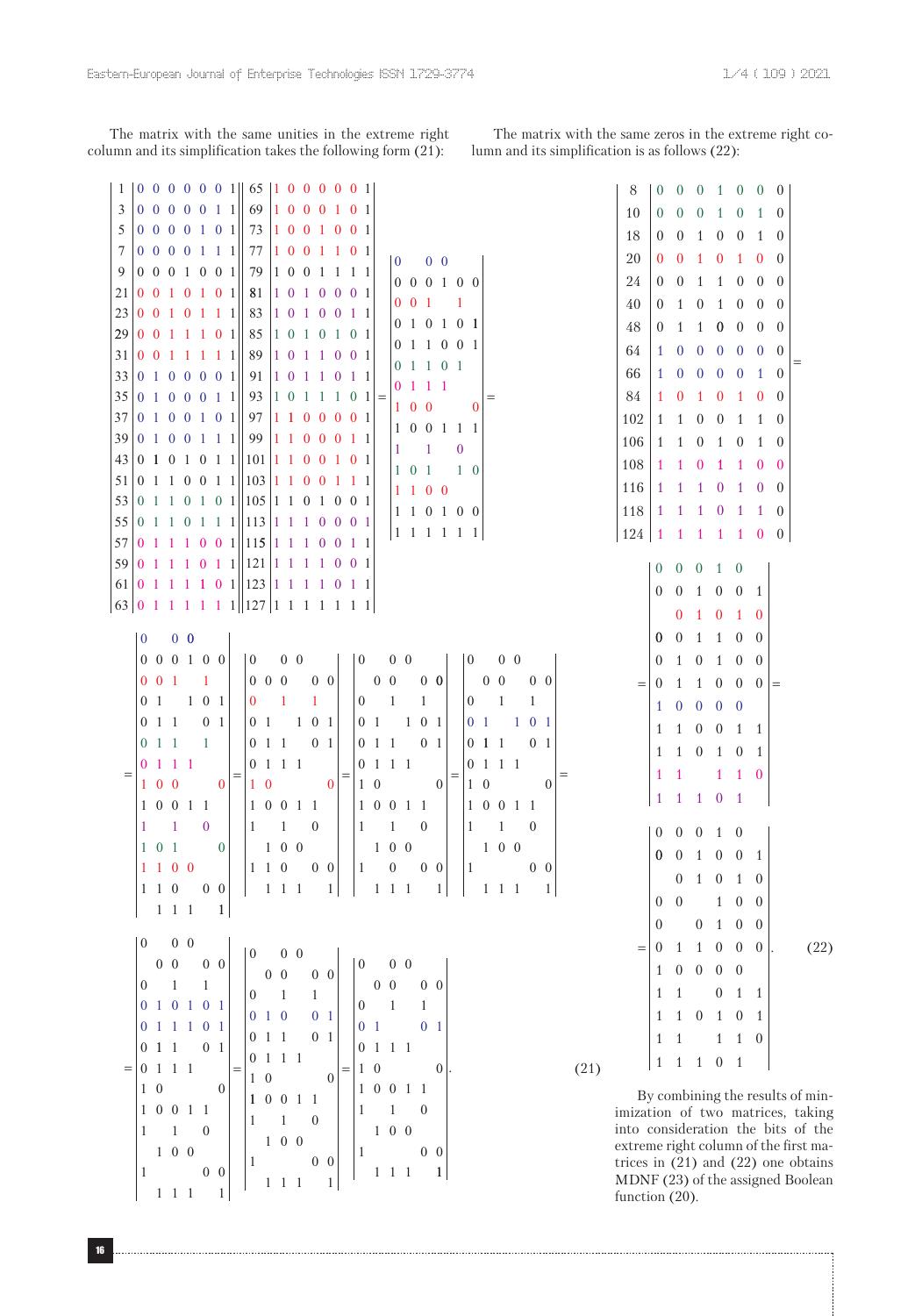#### Table 6

Truth table for the 64-bit PDNF of logical function [28]

| $F_{\mbox{\tiny MDNF}}$ |                  |                  |                  |          |   |                  |                |    |                  |                  |                  |                  |                  |                |                |                              |
|-------------------------|------------------|------------------|------------------|----------|---|------------------|----------------|----|------------------|------------------|------------------|------------------|------------------|----------------|----------------|------------------------------|
|                         | 0                |                  | 0                | $\theta$ |   |                  | 1 <sup>1</sup> |    | $\vert 0$        | $\overline{0}$   | $\overline{0}$   | $\mathbf{1}$     | 0                |                | 0              |                              |
|                         |                  | $\boldsymbol{0}$ |                  |          | 0 | $\overline{0}$   | $\mathbf{1}$   |    | $\overline{0}$   | $\overline{0}$   | 1                | 0                | 0                | $\mathbf{1}$   | $\overline{0}$ |                              |
|                         | $\overline{0}$   |                  | 1                |          | 1 |                  | 1              |    |                  | $\theta$         | 1                | 0                | 1                | $\theta$       | $\theta$       |                              |
|                         | $\boldsymbol{0}$ | 1                |                  |          | 0 | $\mathbf{1}$     | 1              |    | $\boldsymbol{0}$ | $\boldsymbol{0}$ |                  | $\mathbf{1}$     | $\theta$         | $\theta$       | $\theta$       |                              |
|                         | 0                | $\mathbf{1}$     | 1                | 1        |   |                  | $\mathbf{1}$   |    | $\boldsymbol{0}$ |                  | $\boldsymbol{0}$ | 1                | $\boldsymbol{0}$ | 0              | $\theta$       |                              |
|                         | 1                | 0                |                  |          |   | $\boldsymbol{0}$ | $\mathbf{1}$   | ı٠ | $\boldsymbol{0}$ | $\overline{1}$   | $\mathbf{1}$     | $\boldsymbol{0}$ | $\overline{0}$   | $\overline{0}$ | $\overline{0}$ | (23)<br>$\ddot{\phantom{0}}$ |
|                         | 1                | 0                | $\theta$         | 1        | 1 |                  | $\mathbf{1}$   |    | $\mathbf{1}$     | $\theta$         | $\boldsymbol{0}$ | $\boldsymbol{0}$ | $\theta$         |                | $\theta$       |                              |
|                         | 1                |                  | 1                |          | 0 |                  | $\mathbf{1}$   |    | $\mathbf{1}$     | 1                |                  | 0                | $\mathbf{1}$     | 1              | $\theta$       |                              |
|                         |                  | $\mathbf{1}$     | $\boldsymbol{0}$ | $\theta$ |   |                  | $\mathbf{1}$   |    | $\mathbf{1}$     | $\mathbf{1}$     | $\boldsymbol{0}$ | $\mathbf{1}$     | $\overline{0}$   | $\mathbf{1}$   | $\theta$       |                              |
|                         | 1                |                  |                  |          | 0 | 0                | 1              |    | $\mathbf{1}$     | -1               |                  | $\mathbf{1}$     | 1                | $\theta$       | $\theta$       |                              |
|                         |                  | 1                |                  |          |   | 1                |                |    | $\mathbf{1}$     | 1                | 1                |                  | 1                |                |                |                              |

The minimum function (23) consists of 22 minterms and contains 118 literals.

The result of minimizing the function  $F(x_1, x_2, x_3)$ , *x*4, *x*5, *x*6, *x*7) (20) using a Karnaugh map [30] is as follows:

$$
F=A'C'D'G+A'B'C'DE'F'++A'B'C'DE'G'+A'B'CD'E'FG'++B'CD'EF'+A'B'CEG++A'B'CDE'F'G'+A'B'C'F'++A'B'C'DE'G'+AB'C'D'E'G'++AB'F'G+A'B'C'DEG++ACE'F+ABCEF'G'+ABCD'EG'++ABCEF'+ABC'D'G+ABC'D'EF++ABC'E'F'G+ABC'DEF'G'++ABC'DE'FG'.
$$
 (24)

However, when tested by code No. 43 – 0101011, function (24) does not yield unity. Given this, an error would be made in the expression of the minimum function (24) [30].

The result of minimizing the function  $F(x_1, x_2, x_3)$ ,  $x_4$ ,  $x_5$ ,  $x_6$ ,  $x_7$ ) (20) using the Python software [31] is as follows:

*F* = *A*′*B*′*C*′*DE*′*G*′*+A*′*B*′*CD*′*E*′*FG*′*+ +B*′*CD*′*EF*′*+A*′*B*′*DE*′*F*′*G*′*+ +A*′*C*′*DE*′*F*′*G*′*+A*′*BE*′*FG+ +A*′*BCD*′*E*′*F*′*G*′*+AB*′*C*′*D*′*E*′*G*′*+ +AB*′*C*′*DEG+ABC*′*DE*′*FG*′*+ +ABDEF*′*G*′*+BCDFG+C*′*D*′*F*′*G+ +ACE*′*G+A*′*CEG+A*′*C*′*D*′*G+ +B*′*C*′*E*′*F*′*G+BC*′*D*′*G+ABD*′*EFG*′*+ +A*′*BCDG+AB*′*F*′*G+AE*′*F*′*G+ +ACD*′*EF*′*G*′*.* (25)

The minimum function (25) contains 23 minterms, which is one minterm more than the minimum function derived by the analytical method (23).

The results of minimizing the function  $F(x_1, x_2, x_3)$ ,  $x_4$ ,  $x_5$ ,  $x_6$ ,  $x_7$ ) (20) using the software Logic Friday 1.1.4 [26] and the analytical method match.

*Example* 12. It is required to minimize a 64-bit Boolean function represented in PDNF by the analytical method (Table 6) [28].

| $\overline{000000000010001111010101110100100}0\\ \overline{11}00001001000000010111100110011$ |
|----------------------------------------------------------------------------------------------|
|                                                                                              |
|                                                                                              |
|                                                                                              |
|                                                                                              |
|                                                                                              |
|                                                                                              |
|                                                                                              |
|                                                                                              |
|                                                                                              |
|                                                                                              |
|                                                                                              |
|                                                                                              |
|                                                                                              |
|                                                                                              |
|                                                                                              |
|                                                                                              |
|                                                                                              |
|                                                                                              |
|                                                                                              |
|                                                                                              |
|                                                                                              |
|                                                                                              |
|                                                                                              |
|                                                                                              |
|                                                                                              |
|                                                                                              |
|                                                                                              |
|                                                                                              |
|                                                                                              |
|                                                                                              |
|                                                                                              |
|                                                                                              |
|                                                                                              |
|                                                                                              |
|                                                                                              |
|                                                                                              |
|                                                                                              |
|                                                                                              |
|                                                                                              |
|                                                                                              |
|                                                                                              |
|                                                                                              |
|                                                                                              |
|                                                                                              |
|                                                                                              |
|                                                                                              |
|                                                                                              |
|                                                                                              |
|                                                                                              |
|                                                                                              |
|                                                                                              |
|                                                                                              |
|                                                                                              |
|                                                                                              |
|                                                                                              |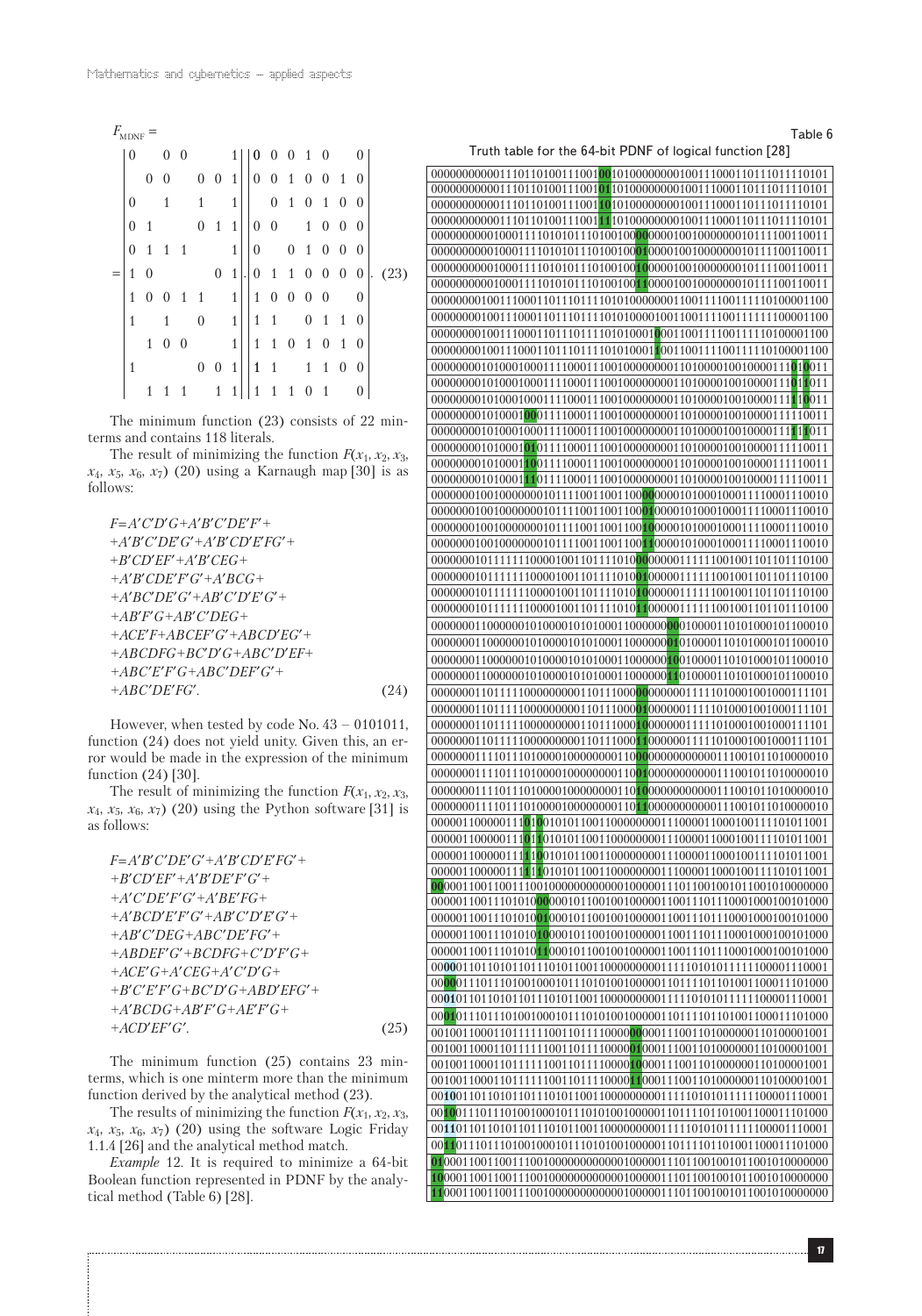In Table 6, color highlights complete binary combinatorial 2-(*n*, *b*)-design systems: 15 systems of 2-(2, 4)-design, and 1 system of 2-(1, 2)-design. To minimize the function, one needs to carry out 15 logical operations of super-gluing the variables and one operation of simply gluing the variables. After that, one needs to perform two more consecutive operations of semi-gluing the variables, first in the third row at the top, and then in the fourth row from above; thus, the minimum function (26) is obtained:

000000000001110110100111001~~10100000000100111000110111011110101 ~~ 00001001000000010111100110011 ~ 1 0001100111100111110100001100 **0**0110011110011111~100001100 00000001001110001101110111101010001~001100111100111110100001100 00111001000000001101000010010000111 1 011 ~ ~ ~~ 01111000111001000000001101000010010000111110011 0000101000100011110001110010 ~~ 0000010111111100001001101111010 ~~ 00000111111001001101101110100 ~~ 010000110101000101100010 ~~ 00000011111010001001000111101 ~~ 00000000000111001011010000010 000001100000111~ ~1 0101011001100000000111000011000100111101011001 ~~ 00011001100111001000000000000100000111011001001011001010000000 ~~ 000101100100100000110011101110001000100101000 ~~ 00 011011010110111010110011000000000111110101011111100001110001 ~~ 011101110100100010111010100100000110111101101001100011101000 ~~ 000111001101000000110100001001

The results of the simplification of the function (Table 6) using software that uses ASCII files to import and export data and is based on the Quine-McCluskey method [28] and the analytical method are the same in the number of minterms. However, in [28], the fourth line at the top of the minimum function does not indicate a logical operation over the variable, so one must assume that the minimum function (26) contains one literal less.

# **8. Discussion of the results of Boolean function minimization by the visual-matrix form of the analytical method**

A mathematical apparatus of the visual-matrix form of the analytical method is considered in works [8–10, 12, 32, 33] and others. The components of the method are given in Table 7.

#### Table 7

#### Technology of the analytical method for the visual-matrix form

|    | Binary combinatorial systems with repeated $2-(n, b)$ -design,<br>$2-(n, x/b)$ -design |
|----|----------------------------------------------------------------------------------------|
| 2  | Verbal and figurative representation of information                                    |
| 3  | Logical operation of super-gluing the variables                                        |
| 4  | Logical operation of incomplete super-gluing the variables                             |
| 5  | Hermeneutics of logical operations on binary structures                                |
| 6  | Protocols of figurative transformations                                                |
| 7  | Attribute of the minimum logical function                                              |
| 8  | Minimization of Boolean functions on the complete truth table                          |
| 9  | Algorithm of analytical method and its automation                                      |
| 10 | Extension of the analytical method to other logical bases                              |

This work has added new components to the technology for minimizing Boolean functions by the visual-matrix form of the analytical method (Table 8).

When simplifying logical functions, it is not always obvious which of the laws from the algebra of logic should be applied at a specific step. The visual structures of binary matrices and the unification of original procedures make it possible, to some extent, to resolve this issue.

The special feature of the visual-matrix form of the analytical method is that the method is based on the binary combinatorial repeated  $2-(n, b)$ -design,  $2-(n, x/b)$ -design systems. The truth table of logical functions is also a repeated combinatorial system. That makes it possible, during function minimization, to do without auxiliary objects such as Karnaugh maps, Mahony maps,

Weich diagrams, acyclic graph, non-directed graph, cover tables, cubes, etc. The visualization of 2-dimensional binary matrices makes it possible to manually simplify the Boolean functions (using a mathematical editor, for example, MathType 7.4.0) within the limits of up to 64 input variables (example 12) for the PDNF (PKNF) representation of the function. (26)

Table 8

New components in the technology of minimization by the visual-matrix form of the analytical method

| $\left\lceil \frac{1}{2} \right\rceil$ Relatively complex algorithms for the use of logical absorption<br>$\frac{1}{1}$ operation and the operation of super-gluing the variables |
|-----------------------------------------------------------------------------------------------------------------------------------------------------------------------------------|
| 2 Stack of logical operations                                                                                                                                                     |

Table 9 gives the results of Boolean function minimization borrowed from works by other authors and by the analytical method.

Table 9 demonstrates that the results of minimizing by the analytical method, JQM software – Java Quine-McCluskey 1.2.4 [29], and, in some cases, Logic Friday 1.1.4 [26], are the same. For other examples, the minimization by an analytical method demonstrates a minimal logical function, either less by one minterm, or less by one literal, or a function that contains less than one inverted variable.

Limiting the use of the visual-matrix form of the analytical method are those cases when the switch function is represented by a mixed basis. In this case, the function must be represented by one logical basis.

The weak side of the method considered is in the small practical application of the visual-matrix form of the analytical method to minimize Boolean functions, followed by the design and manufacture of the corresponding computational components. The negative internal factors of the method are associated with additional time costs for establishing protocols for simplifying logical functions, followed by the creation of a library of protocols that may illustrate the corresponding figurative transformations.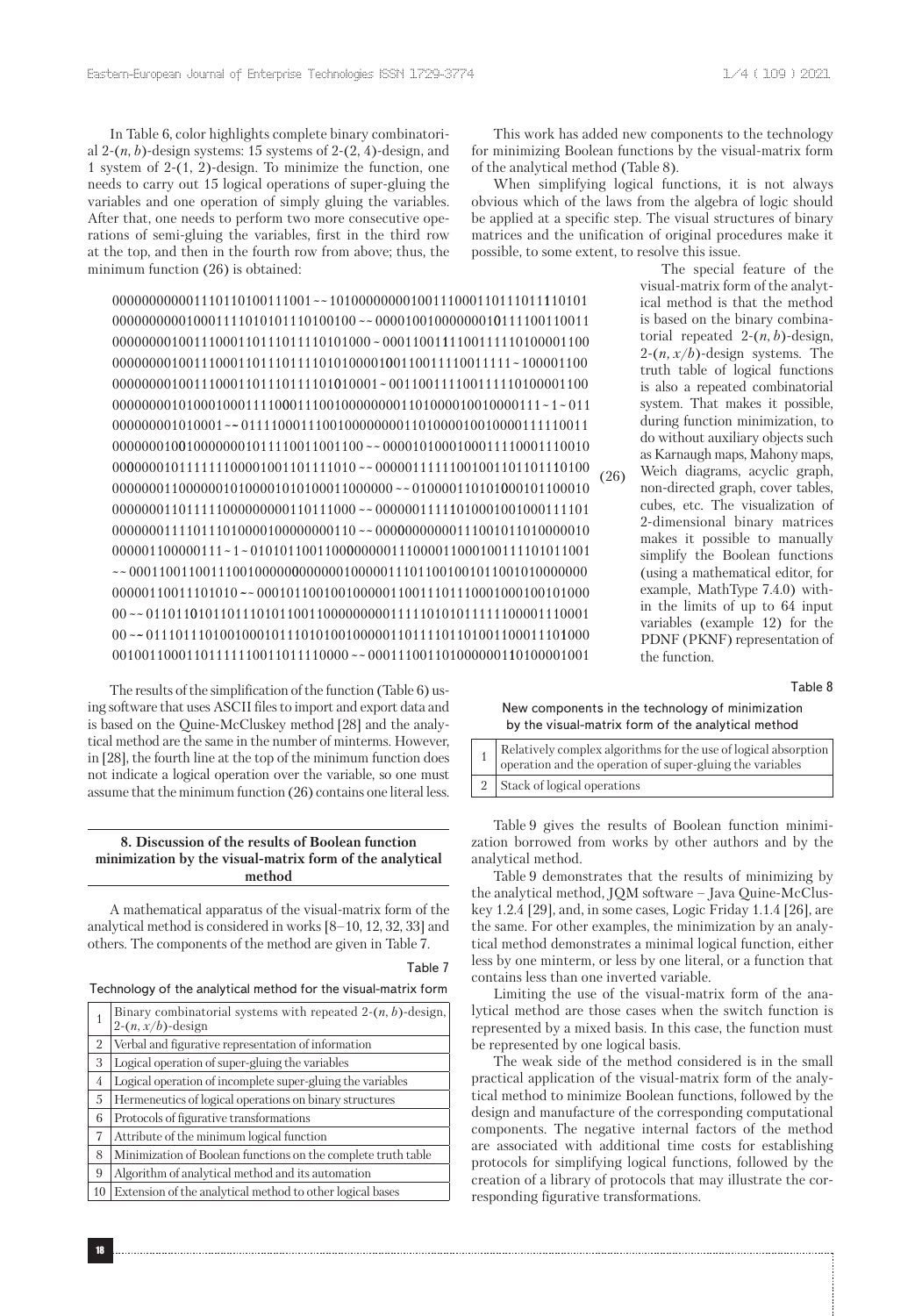| Comparative table of the examples of Boolean function minimization borrowed from works by other authors |
|---------------------------------------------------------------------------------------------------------|
| and by the visual-matrix form of the analytical method                                                  |

| Example<br>No. | Minimization method name                                                                                    | Number of<br>input variables | Minimization<br>result               | Analytical method<br>result |  |
|----------------|-------------------------------------------------------------------------------------------------------------|------------------------------|--------------------------------------|-----------------------------|--|
|                | Karnaugh map, Quine-McCluskey method, the method<br>of undefined coefficients [25]                          | 5                            | 6 minterms                           | 5 minterms                  |  |
| 7              | Logic Friday 1.1.4 [26]                                                                                     | 5                            | 11 inverted variables                | 10 inverted variables       |  |
| 8              | Software that uses ASCII files to import and export<br>data and is based on the Quine-McCluskey method [28] | 6                            | 24 inverted variables                | 23 inverted variables       |  |
| 8              | Software JQM - Java Quine-McCluskey 1.2.4 [29]                                                              | 6                            | 12 minterms                          | 12 minterms                 |  |
| 8              | Logic Friday 1.1.4 [26]                                                                                     | 6                            | 24 inverted variables                | 23 inverted variables       |  |
| 9              | Karnaugh map, Quine-McCluskey method, the method<br>of undefined coefficients [25]                          | 6                            | 11 minterms                          | 10 minterms                 |  |
| 10             | Karnaugh map [30]                                                                                           | 7                            | 58 literals                          | 57 literals                 |  |
| 10             | Logic Friday 1.1.4 [26]                                                                                     |                              | The results of minimization coincide |                             |  |
| 11             | Karnaugh map [30]                                                                                           | 7                            | 21 minterms (verification failed)    | 22 minterms                 |  |
| 11             | Software Python [31]                                                                                        | 7                            | 23 minterms                          | 22 minterms                 |  |
| 11             | Logic Friday 1.1.4 [26]                                                                                     | 7                            | The results of minimization coincide |                             |  |
| 12             | Software that uses ASCII files to import and export<br>data and is based on the Ouine-McCluskey method [28] | 64                           | 1,120 literals                       | 1,119 literals              |  |

The prospect of further research may be the search for new rules for converting logical functions based on the Hamming distance.

#### **9. Conclusions**

1. Comparatively more complex algorithms for the use of logical operations of absorption and super-gluing the variables expand variants for their use, which makes it possible to improve the efficiency of the procedure for minimizing Boolean functions.

2. The optimal solution for minimizing Boolean functions by the analytical method is based on the primary application of the operation of super-gluing the variables (if such an operation is possible) within the truth table of the assigned Boolean function [12]. However, there are a small number of exceptions when minimization is more effective if one first applies the logical operation of simply gluing the variables[12]. Thus, a brief analysis is required for the primary use of logical operations in the first binary matrix. Such analysis is carried out by selecting, according to the established criteria, the optimal stack of logical operations for the first binary matrix, and, in some cases, for the second binary matrix (Example 5). This ensures the proper efficiency of minimization for the earlier unaccounted-for variants for simplifying Boolean functions by the analytical method.

3. After simplifying PDNF (PKNF) in the first binary matrix, the assigned function takes the form of DNF (KNF) representation, whereby becoming a function of the general form. The classic algorithm for minimizing the Boolean functions of the general form is the Blake-Poretsky method. However, in most cases, it would suffice to carry out 1–3 logical operations of the generalized gluing of variables. The minimization of logical functions of the general form is also possible when the operation of absorption of variables is applied. The visual-matrix form adjusts to a semi-intuitive approach to minimizing Boolean functions, based on some properties in the perception of binary matrices. Such methods are needed to manually minimize Boolean functions [3].

4. The effectiveness of the visual-matrix form of the analytical method to minimize Boolean functions is demonstrated by the following examples:

– example 3 [13] – the minimization of a 4-bit Boolean function;

– example 4 [21] – the minimization of a 3-bit Boolean function;

– example 5 [12], example 7 [25] – the minimization of 5-bit Boolean functions;

– example 8 [28], example 9 [25] – the minimization of 6-bit Boolean functions;

– example 10 [30], example 11 [30] – the minimization of 7-bit Boolean functions;

– example 12 [28] – the minimization of a 64-bit Boolean function.

The results of the comparison have established that the effectiveness of the visual-matrix form of the analytical method for minimizing Boolean functions gives grounds for the feasibility of its application in the procedures for minimizing logical functions since the visual-matrix form of the analytical method allows the following:

– ensure the prompt selection of the stack of logical operations in the first and second binary matrices, which ultimately gives the optimal scenario for minimizing logical functions;

– improve the efficiency of the procedure for minimizing logical functions by implementing relatively complex algorithms for the use of logical operations of absorption and super-gluing the variables.

# References

- 1. Nalimov, V. V. (1993). V poiskah inyh smyslov. Moscow: Izdatel'skaya gruppa «Progres», 280. Available at: https://platona.net/ load/knigi\_po\_filosofii/filosofija\_poznanija/nalimov\_v\_poiskakh\_inykh\_smyslov/45-1-0-566
- 2. Glushkov, V. M. (1986). Kibernetika. Voprosy teorii i praktiki. Moscow: Nauka, 488. Available at: http://www.pseudology.org/ science/Glushkov\_Kibernetika.\_Voprosue\_teorii\_i\_practiki.pdf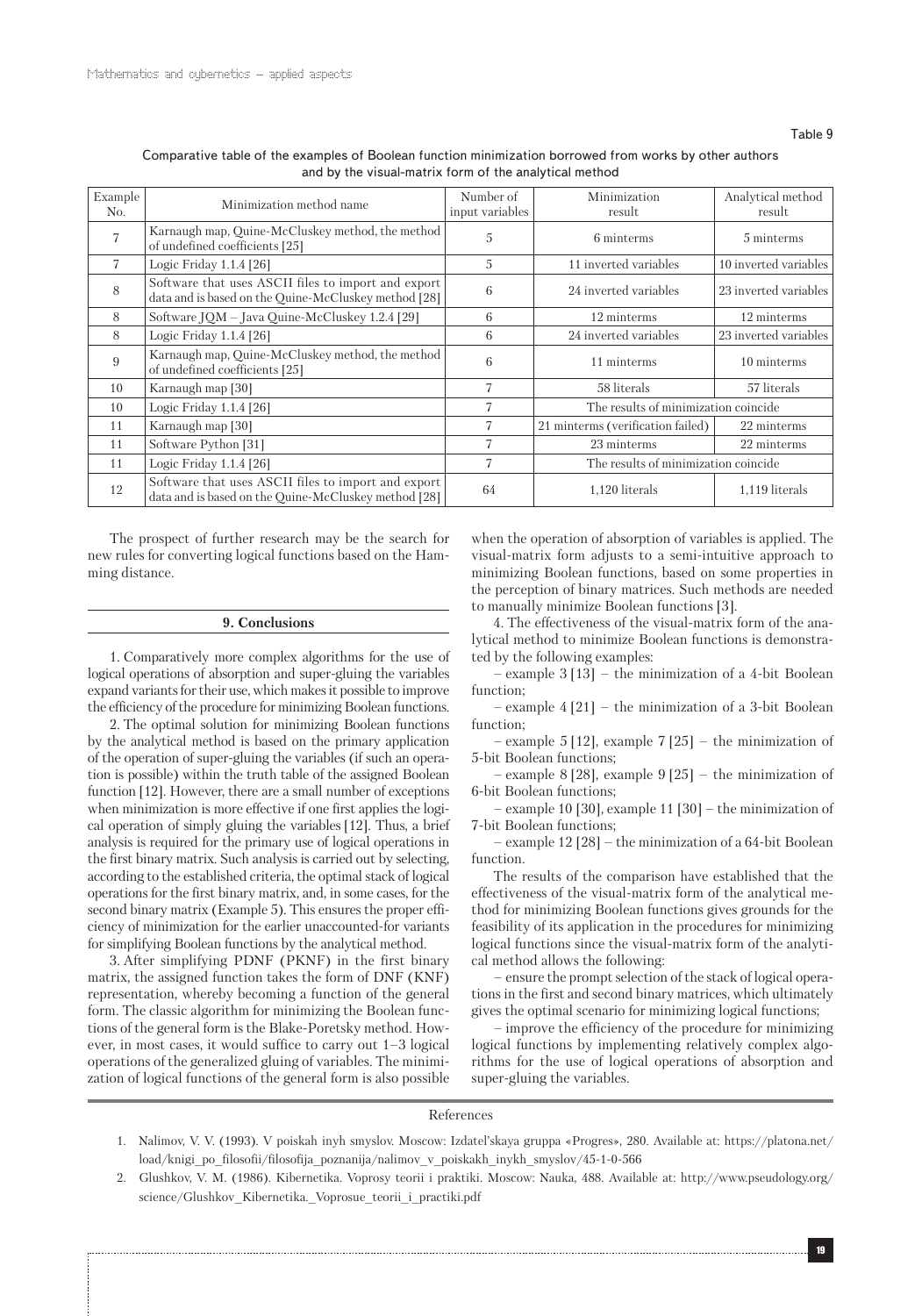- 3. Zakrevsky, A. D. (1960). Visual-matrix method for minimization of boolean functions. Avtomatika i Telemekhanika, 21 (3), 369–373. Available at: http://www.mathnet.ru/links/fcef8cd452ff8b3804279fce2157d772/at12511.pdf
- 4. Plehl', O.; Yurasov, A. N. (Ed.) (1959). Elektromehanicheskaya kommutatsiya i kommutatsionnye apparaty. (Kontaktnye shemy i apparaty). Vvedenie v teoriyu i raschet. Moscow; Leningrad: Gosenergoizdat, 288. Available at: https://catalogue.nure.ua/document=101624
- 5. Svоbоda, A. (1956). Grafico-mechanicke pomucky uzivanepfi analise a synthese kontaktovych obvodu. Stroje Zpracov. inform., 4.
- 6. Karnaugh, M. (1953). The map method for synthesis of combinational logic circuits. Transactions of the American Institute of Electrical Engineers, 72, 593–598.
- 7. Donets, S. (2015). Sources of implicit informativity of image. Filolohichni nauky, 21, 107–112. Available at: http://dspace.pnpu. edu.ua/handle/123456789/6095
- 8. Riznyk, V., Solomko, M. (2017). Minimization of Boolean functions by combinatorial method. Technology Audit and Production Reserves, 4 (2 (36)), 49–64. doi: https://doi.org/10.15587/2312-8372.2017.108532
- 9. Riznyk, V., Solomko, M. (2017). Application of super-sticking algebraic operation of variables for Boolean functions minimization by combinatorial method. Technology Audit and Production Reserves, 6 (2 (38)), 60–76. doi: https://doi.org/10.15587/ 2312-8372.2017.118336
- 10. Riznyk, V., Solomko, M. (2018). Research of 5-bit boolean functions minimization protocols by combinatorial method. Technology Audit and Production Reserves, 4 (2 (42)), 41–52. doi: https://doi.org/10.15587/2312-8372.2018.140351
- 11. Kondratenko, N. R. (2010). Kompiuternyi praktykum z matematychnoi lohiky. Vinnytsia: VNTU, 117. Available at: https:// www.twirpx.com/file/993689/
- 12. Riznyk, V., Solomko, M., Tadeyev, P., Nazaruk, V., Zubyk, L., Voloshyn, V. (2020). The algorithm for minimizing Boolean functions using a method of the optimal combination of the sequence of figurative transformations. Eastern-European Journal of Enterprise Technologies, 3 (4 (105)), 43–60. doi: https://doi.org/10.15587/1729-4061.2020.206308
- 13. Başçiftçi, F., Akar, H. (2020). Smart minterm ordering and accumulation approach for insignificant function minimization. Ain Shams Engineering Journal. doi: https://doi.org/10.1016/j.asej.2020.04.003
- 14. Bernasconi, A., Ciriani, V., Villa, T. (2020). Exploiting Symmetrization and D-reducibility for Approximate Logic Synthesis. IEEE Transactions on Computers, 1–1. doi: https://doi.org/10.1109/tc.2020.3043476
- 15. Young, M. H., Muroga, S. (1985). Minimal covering problem and PLA minimization. International Journal of Computer & Information Sciences, 14 (6), 337–364. doi: https://doi.org/10.1007/bf00991179
- 16. Huang, J. (2014). Programing implementation of the Quine-McCluskey method for minimization of Boolean expression. arXiv.org. Available at: https://arxiv.org/ftp/arxiv/papers/1410/1410.1059.pdf
- 17. El-Bakry, H. M., Mastorakis, N. (2009). A fast computerized method for automatic simplification of boolean functions. Proceedings of the 9th WSEAS International Conference on SYSTEMS THEORY AND SCIENTIFIC COMPUTATION (ISTASC '09), 99–107. Available at: https://www.researchgate.net/profile/Hazem\_El-Bakry/publication/228877182\_A\_fast\_computerized\_ method\_for\_automatic\_simplification\_of\_boolean\_functions/links/553fa8230cf29680de9bf997/A-fast-computerized-methodfor-automatic-simplification-of-boolean-functions.pdf
- 18. Dușa, A., Thiem, A. (2015). Enhancing the Minimization of Boolean and Multivalue Output Functions WitheQMC. The Journal of Mathematical Sociology, 39 (2), 92–108. doi: https://doi.org/10.1080/0022250x.2014.897949
- 19. Dusa, A. (2019). Consistency Cubes: a fast, efficient method for exact Boolean minimization. The R Journal, 10 (2), 357. doi: https:// doi.org/10.32614/rj-2018-080
- 20. Rudell, R. L. (1989). Logic synthesis for VLSI design. Electronics Research Laboratory. Available at: http://www.cs.columbia.edu/ ~cs6861/handouts/rudell-PhD-thesis.pdf
- 21. Senchukov, V., Denysova, T. (2020). v-minimization of Boolean functions by a distance matrix and reduction to the problem of mathematical programming. Open Information and Computer Integrated Technologies, 88, 123–133. doi: https://doi.org/10.32620/ oikit.2020.88.10
- 22. Rytsar, B. Ye. (2013). Minimization of logic functions system by konjuncterms parallel splitting method. Visnyk Natsionalnoho universytetu «Lvivska politekhnika». Radioelektronika ta telekomunikatsiyi, 766, 18–27. Available at: http://nbuv.gov.ua/UJRN/ VNULPPT\_2013\_766\_6
- 23. Pospelov, D. A. (1974). Logicheskie metody analiza i sinteza skhem. Moscow: «Energiya», 368. Available at: http://urss.ru/cgi-bin/ db.pl?lang=Ru&blang=ru&page=Book&id=25326.
- 24. Shestakov, V. I. (Ed.) (1954). Sintez elektronnyh vychislitel'nyh i upravlyayushchih shem. Moscow, 358.
- 25. Metody minimizatsii funktsiy algebry logiki. Material iz Natsional'noy biblioteki im. N. E. Baumana. Available at: https://ru.bmstu. wiki/Методы\_минимизации\_функций\_алгебры\_логики
- 26. Logic Friday 1.1.4. Available at: https://www.softpedia.com/get/Others/Home-Education/Logic-Friday.shtml
- 27. Minimizator evristicheskoy logiki espresso. Available at: https://ru.qaz.wiki/wiki/Espresso\_heuristic\_logic\_minimizer
- 28. Boolean functions' minimisation software based on the Quine-McCluskey method. Available at: http://www.seattlerobotics.org/ encoder/200106/qmccmin.htm
- 29. JQM Java Quine McCluskey. Available at: https://sourceforge.net/projects/jqm-java-quine-mccluskey/
- 30. Kumar, V. D. A., Amuthan, S. G. (2016). Static structure simplification of boolean function for «n» variables a novel approach. ICTACT Journal on Microelectronics, 1 (4), 160–167. doi: https://doi.org/10.21917/ijme.2016.0024